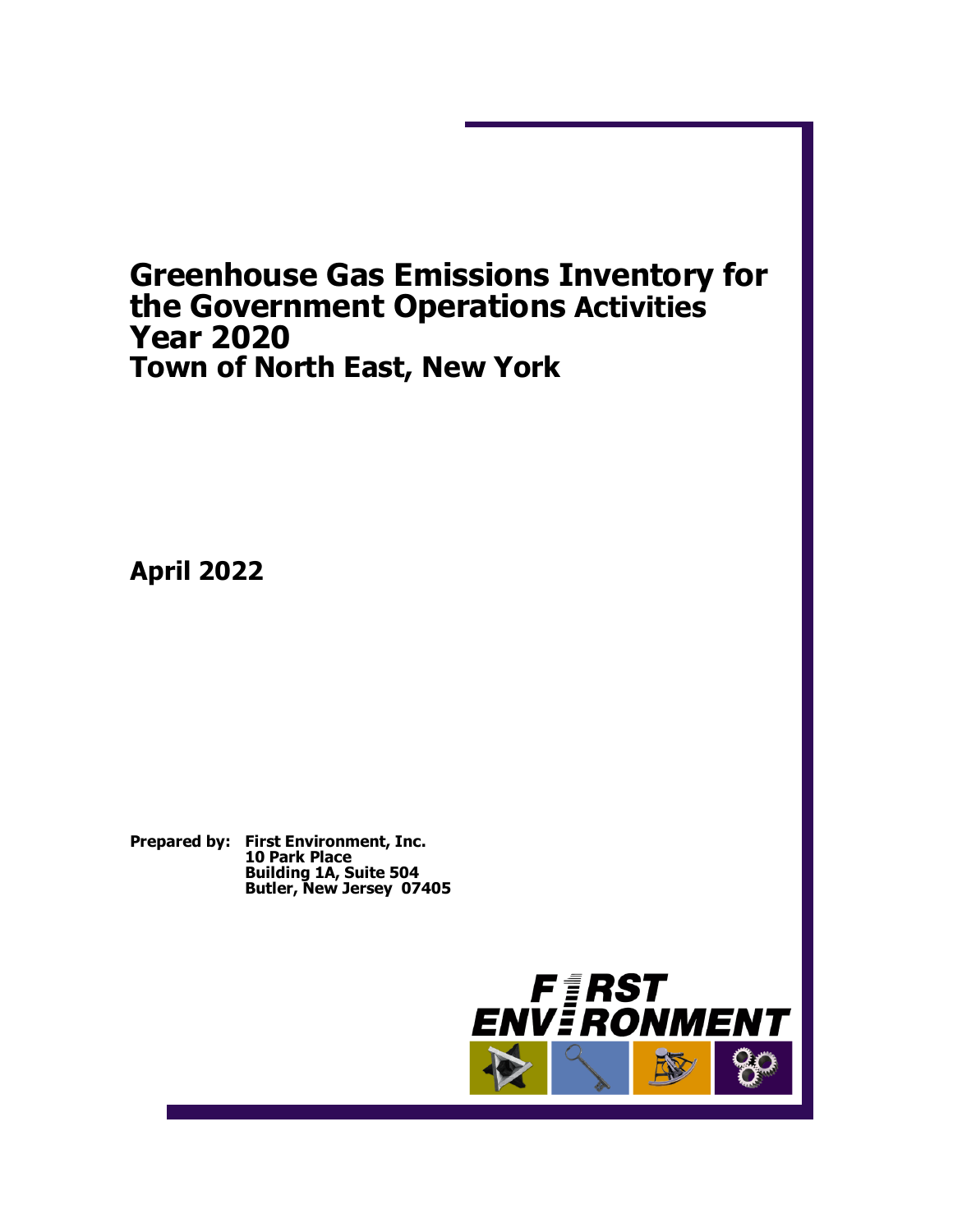### TABLE OF CONTENTS

| 1.       |  |
|----------|--|
| 2.       |  |
| 2.1      |  |
| 2.2      |  |
| 2.3      |  |
| 2.4      |  |
| 2.5      |  |
| 2.5.1    |  |
| 2.5.2    |  |
| 2.5.3    |  |
| 2.6      |  |
| 2.7      |  |
| 2.8      |  |
| 2.9      |  |
| 2.10     |  |
| 2.10.1   |  |
| 2.10.1.1 |  |
| 2.10.2   |  |
| 2.10.2.1 |  |
| 2.10.2.2 |  |
| 2.10.3   |  |
| 2.10.3.1 |  |
| 2.11     |  |
| 2.11.1   |  |
| 2.12     |  |
| 2.12.1   |  |
| 3.       |  |
| 3.1      |  |
| 3.1.1    |  |
| 3.1.1.1  |  |
| 3.1.2    |  |
| 3.1.2.1  |  |
| 3.1.2.2  |  |
| 3.1.3    |  |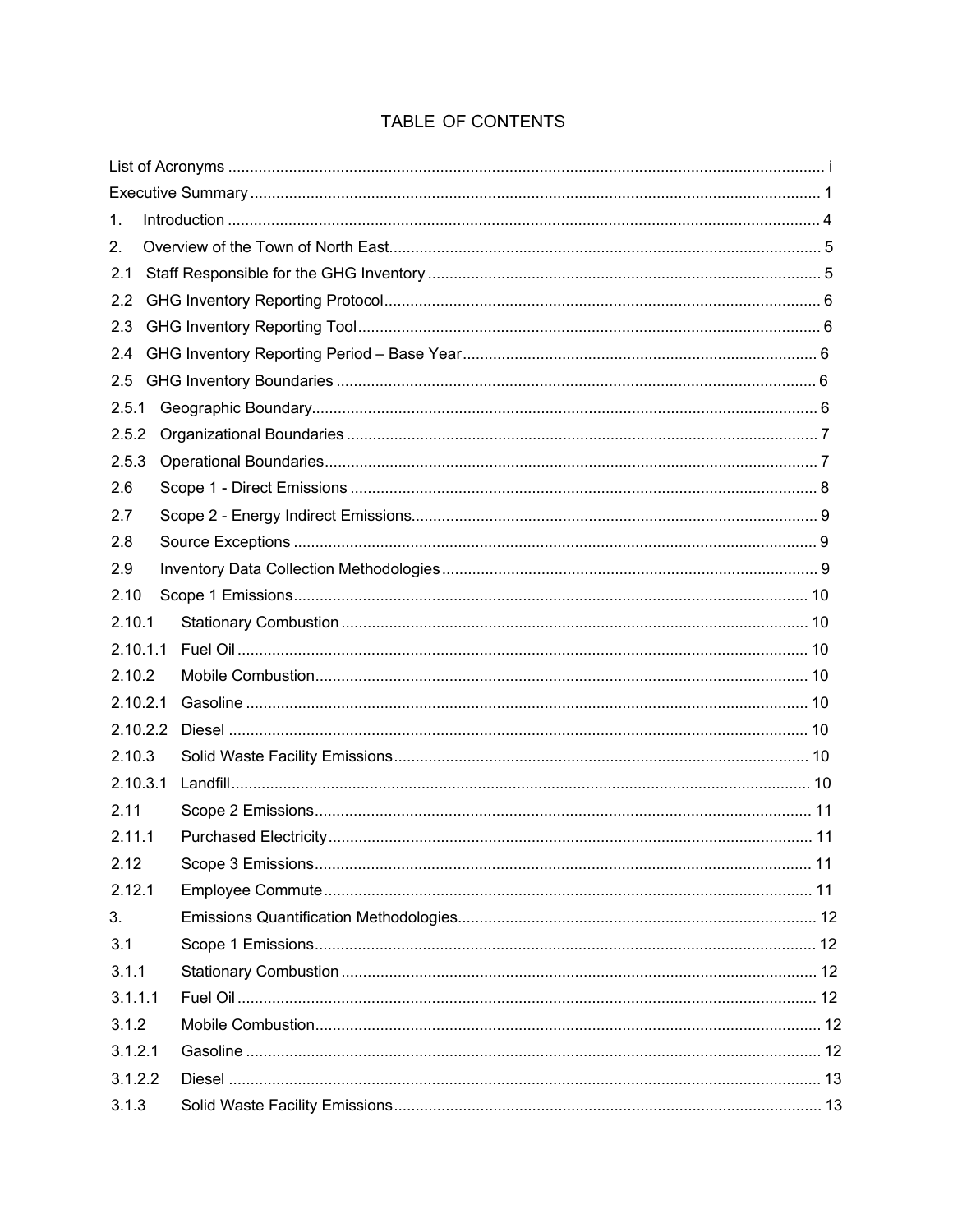| 3.2            |                                                                                       |  |
|----------------|---------------------------------------------------------------------------------------|--|
| 3.2.1          |                                                                                       |  |
| 3.3            |                                                                                       |  |
| 3.4            |                                                                                       |  |
| 3.5            |                                                                                       |  |
| 3.5.1          |                                                                                       |  |
| 3.5.1.1        |                                                                                       |  |
| 3.5.1.2        |                                                                                       |  |
| 3.5.1.3        |                                                                                       |  |
| 3.5.2          |                                                                                       |  |
| 3.5.2.1        | Direct Stationary and Mobile Combustion Scope 1 Emissions by Source 16                |  |
| 3.5.2.2        |                                                                                       |  |
| 3.5.3          |                                                                                       |  |
| 3.5.4          |                                                                                       |  |
| 3.5.5          |                                                                                       |  |
| 3.6            |                                                                                       |  |
| 4.             |                                                                                       |  |
| 4.1            |                                                                                       |  |
| 4.2            |                                                                                       |  |
| 4.3            |                                                                                       |  |
| 4.4            |                                                                                       |  |
| 4.5            |                                                                                       |  |
| 5.0            |                                                                                       |  |
| 5.1            | BAU - EIA Energy Consumption Trend and Electricity Grid Carbon Intensity Variation 29 |  |
| 6.             |                                                                                       |  |
| 7 <sub>1</sub> |                                                                                       |  |
| 8.             |                                                                                       |  |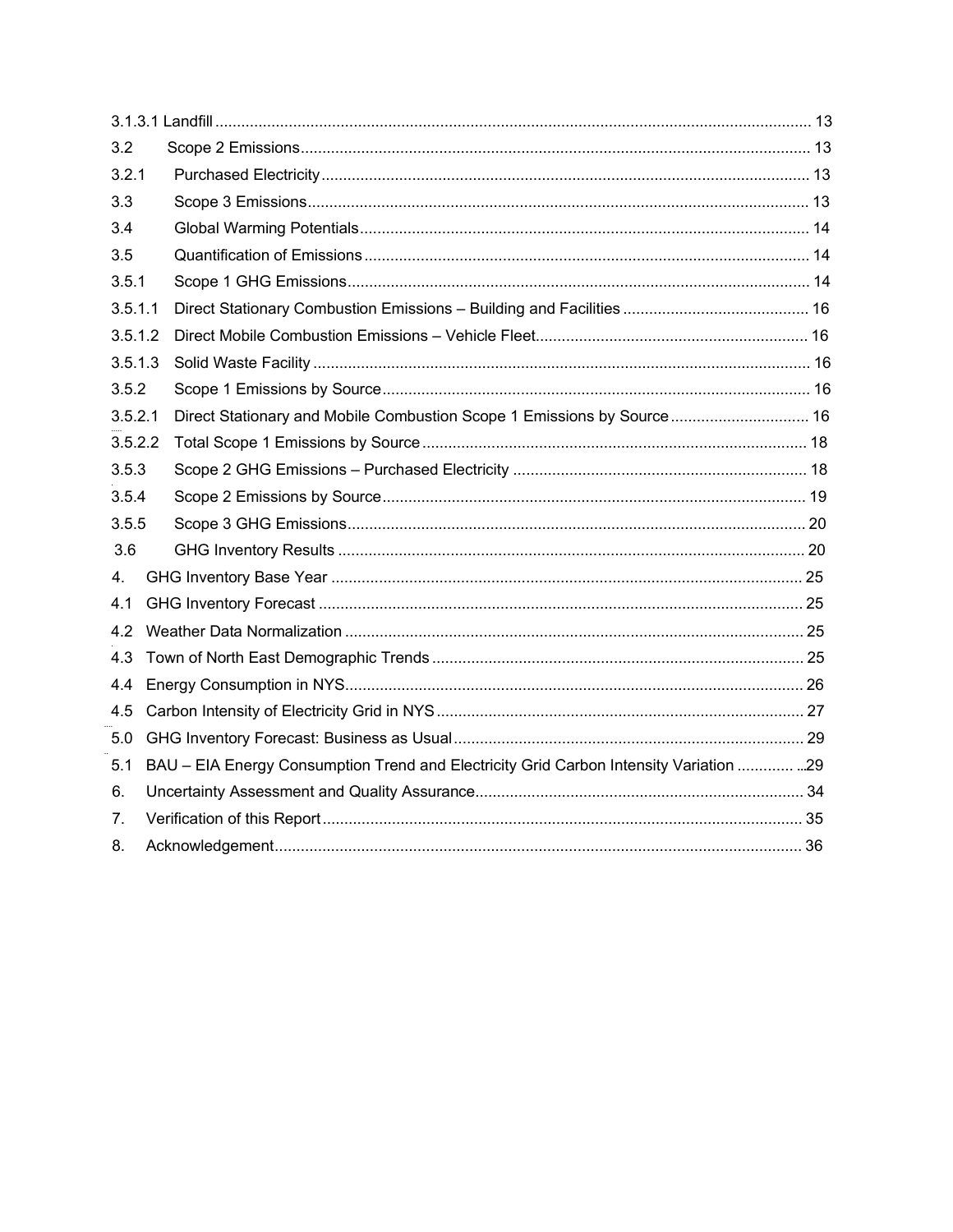#### **TABLES**

| TABLE 13: Dutchess County Population Growth Projections 2010 - 2035  26                  |  |
|------------------------------------------------------------------------------------------|--|
|                                                                                          |  |
|                                                                                          |  |
|                                                                                          |  |
| TABLE 17: NYS Estimated GHG Emissions from Fuel Combustion - Electricity Generation  28  |  |
| TABLE 18: BAU - EIA Energy Consumption Trend, Electricity Grid EF Variation - GHG        |  |
| TABLE 19: BAU - EIA Energy Consumption Trend, Electricity Grid EF Variation - GHG        |  |
| TABLE 20: BAU - EIA Energy Consumption Trend, Electricity Grid EF Factor Variation - GHG |  |

### **FIGURES**

| FIGURE 4: Overview of GHG Protocol Scopes and Emissions Across the Value Chain  8              |  |
|------------------------------------------------------------------------------------------------|--|
|                                                                                                |  |
|                                                                                                |  |
| FIGURE 7: Stationary and Mobile Combustion Scope 1 Emission by Source (tCO <sub>2</sub> e)  17 |  |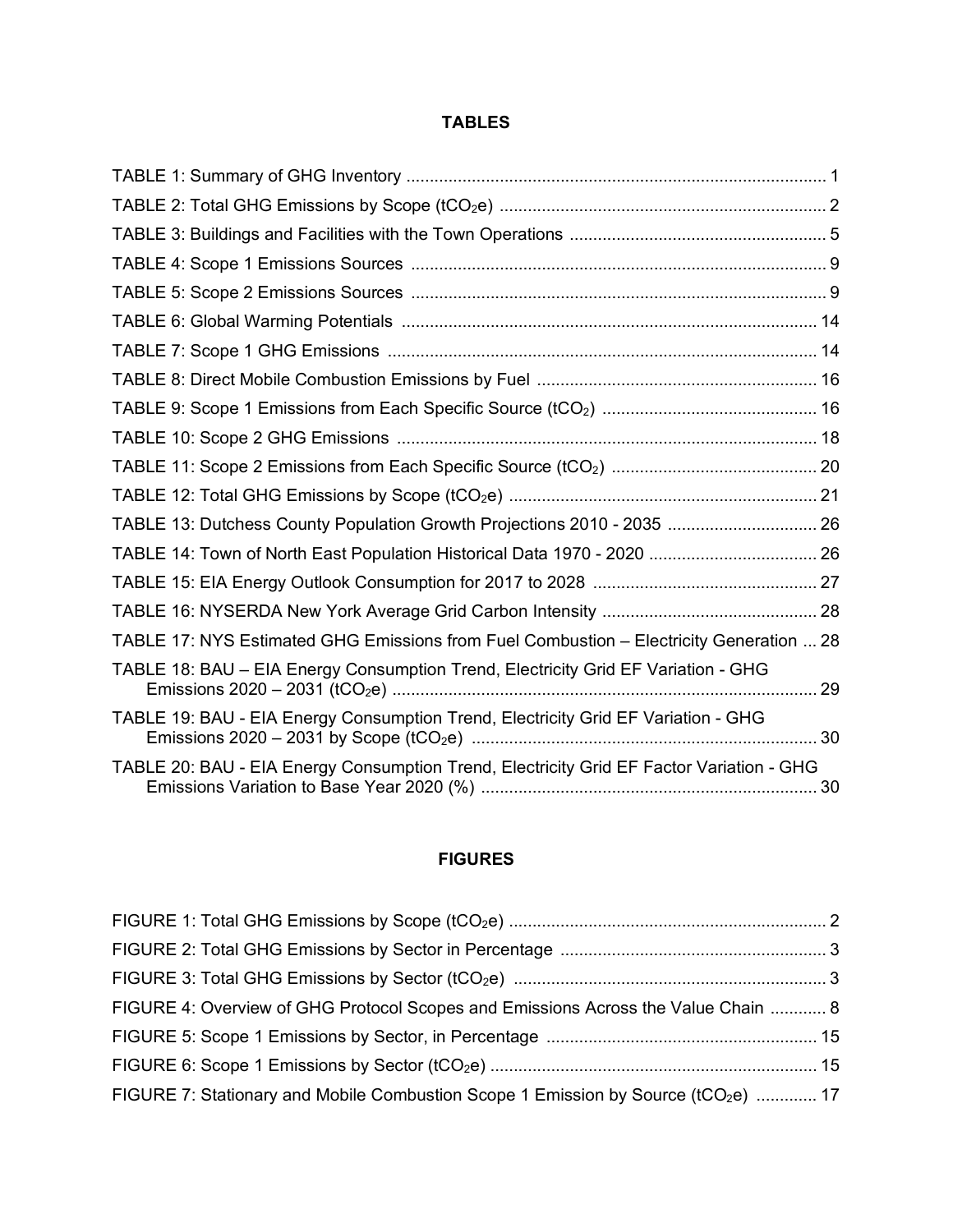| FIGURE 9: Scope 2 Emissions by Sector, in Percentage 19                                   |  |
|-------------------------------------------------------------------------------------------|--|
|                                                                                           |  |
|                                                                                           |  |
|                                                                                           |  |
|                                                                                           |  |
|                                                                                           |  |
|                                                                                           |  |
| FIGURE 16: GHG Emissions by Sector, Without Landfill, in Percentage  23                   |  |
|                                                                                           |  |
| FIGURE 18: BAU – EIA Energy Consumption Trend, Electricity Grid EF Variation - GHG        |  |
| FIGURE 20: BAU - EIA Energy Consumption Trend, Electricity Grid EF Factor Variation - GHG |  |
|                                                                                           |  |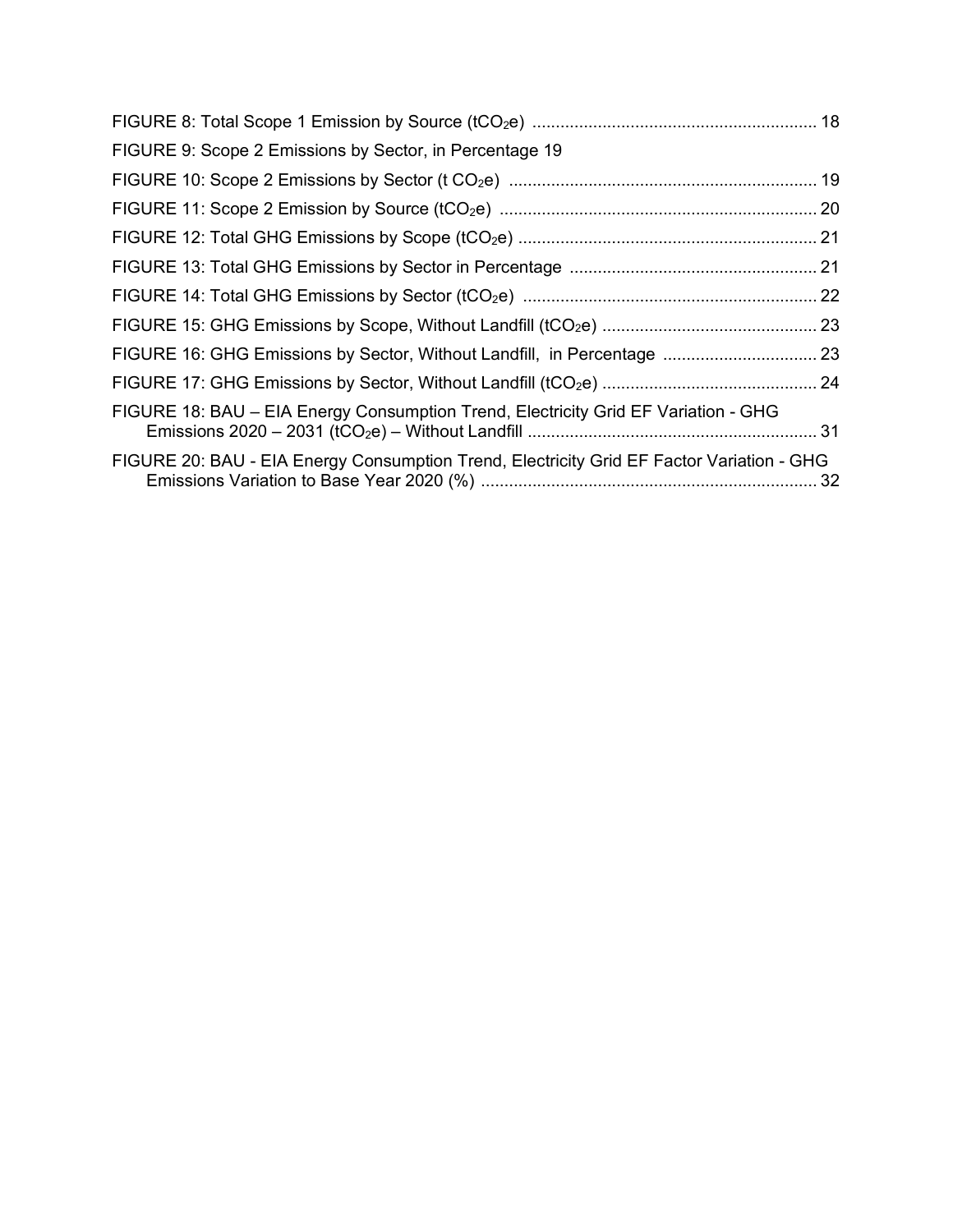# **List of Acronyms**

AR5 - Intergovernmental Panel on Climate Change's Fifth Assessment Report

CAGR – Compound Annual Growth Rate

 $CH<sub>4</sub>$  - methane

 $CO<sub>2</sub> -$  carbon dioxide

CO2e - Carbon Dioxide Equivalents

CSC – New York State Climate Smart Communities

EF – GHG Emission Factor

eGRID – US EPA Emissions & Generation Resource Integrated Database

EPA – Environmental Protection Agency

GHG – greenhouse gas

GWP – global warming potential

HFC - hydrofluorocarbon

IMP – Inventory Management Plan

IPCC - Intergovernmental Panel on Climate Change

LPG – liquid petroleum gas (propane)

t – metric tonnes

MSW – municipal solid waste

MWh – Mega Watt hour

 $N<sub>2</sub>O$  – Nitrous Oxide

NYS – New York State

NYSEG - New York State Electric and Gas Corporation

NYSERDA – New York State Energy Research and Development Authority

PE – Pledge Element

PFC - perfluorocarbon

 $SF<sub>6</sub>$  – sulfur hexafluoride

US EPA - United States Environmental Protection Agency

UNFCCC – United Nations Framework Convention on Climate Change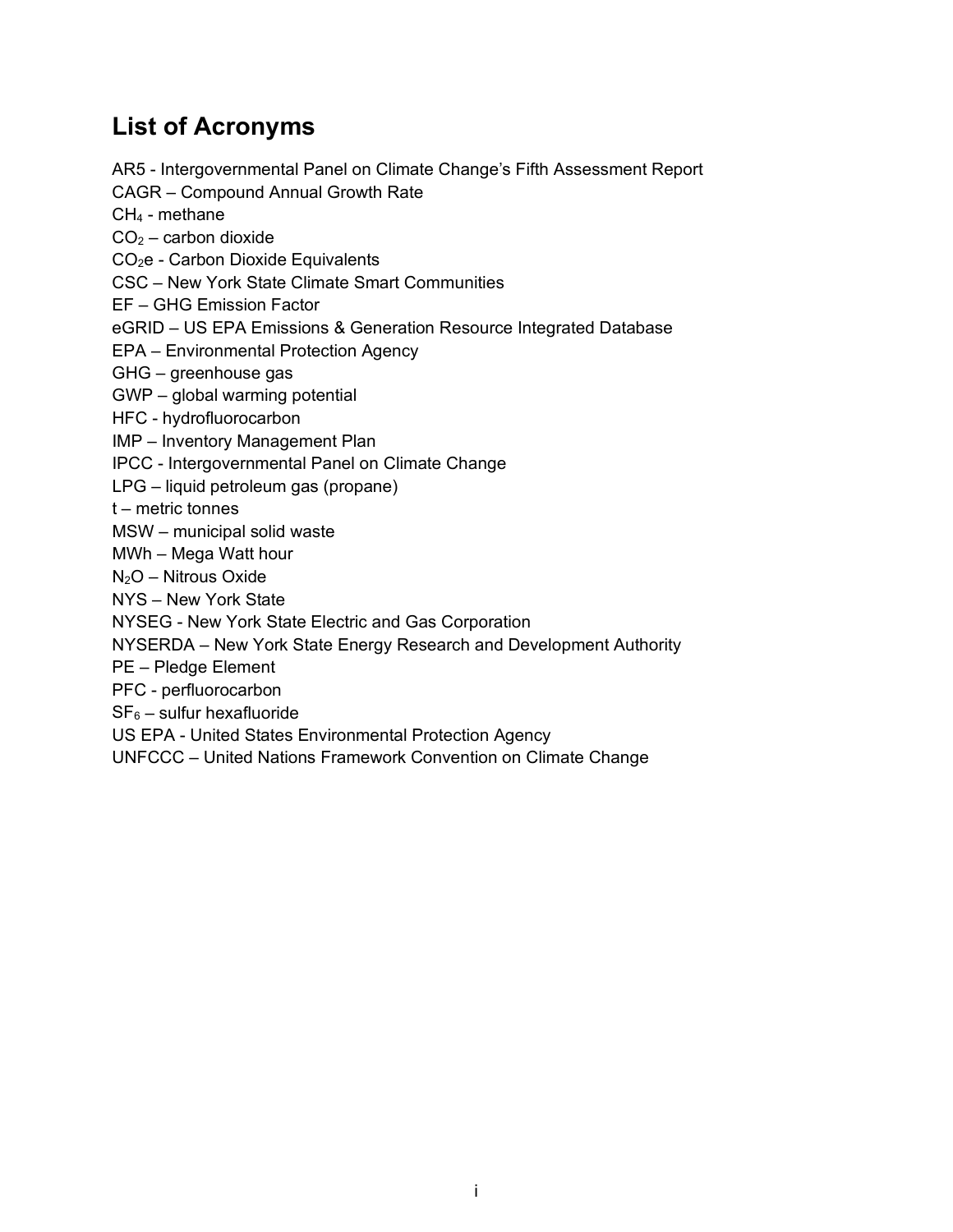# **Executive Summary**

First Environment, Inc. (First Environment) was retained by the Town of North East, New York (the "Town") to prepare a greenhouse gas (GHG) emissions inventory for the government operations activities of year 2020. The GHG inventory was prepared in accordance with the Local Governments for Sustainability (ICLEI)'s Local Government Operations Protocol (LGOP). ICLEI's ClearPath Pro web-based tool provided the platform for data collection, processing, and GHG quantification and reporting.

The GHG inventory assessed emissions of seven greenhouse gases (GHGs):

- carbon dioxide  $(CO<sub>2</sub>)$ ,
- $\bullet$  methane (CH<sub>4</sub>),
- $\bullet$  nitrous oxide (N<sub>2</sub>O),
- hydrofluorocarbons (HFCs),
- perfluorocarbons (PFCs),
- sulfur hexafluoride  $(SF_6)$ , and
- Nitrogen tri-fluoride  $(NF_3)$ .

Conducting the GHG inventory demonstrates the Town's recognition of its relationship to both the local and global environment. It allows the Town to better understand and take responsibility for its activities and their climate impacts. Accordingly, the inventory provides a foundation and starting point for the Town's efforts to reduce greenhouse gas emissions from its activities and demonstrate environmental stewardship. The inventory serves as a reference point to guide the development of policies, programs, and projects as the Town pursues its environmental objectives.

The scope of the inventory included all emissions sources under the Town's operational control. This consisted of the Town's Scope 1 "direct" emissions from stationary combustion, mobile combustion, and emissions from the Town's solid waste landfill, as well as Scope 2 "indirect" emissions from the purchase of electricity. The inventory did not quantify the optional Town Scope 3 emissions except for the required employee commute.

Emissions in the GHG Inventory are reported in Carbon Dioxide Equivalents ( $CO<sub>2</sub>e$ ).  $CO<sub>2</sub>e$  is used to quantify total emissions because each GHG has a different Global Warming Potential (GWP). Using  $CO<sub>2</sub>e$  equalizes all GHGs to one standard reference of metric tons of carbon dioxide equivalent. Unless otherwise noted in this report, GHG emissions were converted to CO2e using Global Warming Potentials (GWPs), a standard conversion factor, from the Intergovernmental Panel on Climate Change's (IPCC) Fifth Assessment Report (AR5).

| Local Governments for Sustainability (ICLEI)'s Local Government     |  |  |  |
|---------------------------------------------------------------------|--|--|--|
| Operations Protocol, v1.1, May 2010                                 |  |  |  |
| ICLEI ClearPath - Government Track - https://clearpath.icleiusa.org |  |  |  |
| Town of North East Municipal Boundary                               |  |  |  |
| <b>Operational Control</b>                                          |  |  |  |
| Scope 1, Scope 2, Scope 3 Employee Commute                          |  |  |  |
| January 1 to December 31, 2020                                      |  |  |  |
|                                                                     |  |  |  |
| 2020                                                                |  |  |  |
|                                                                     |  |  |  |

#### <span id="page-6-0"></span>**TABLE 1: Summary of GHG Inventory**

**FIRST**<br>ENVIRONMENT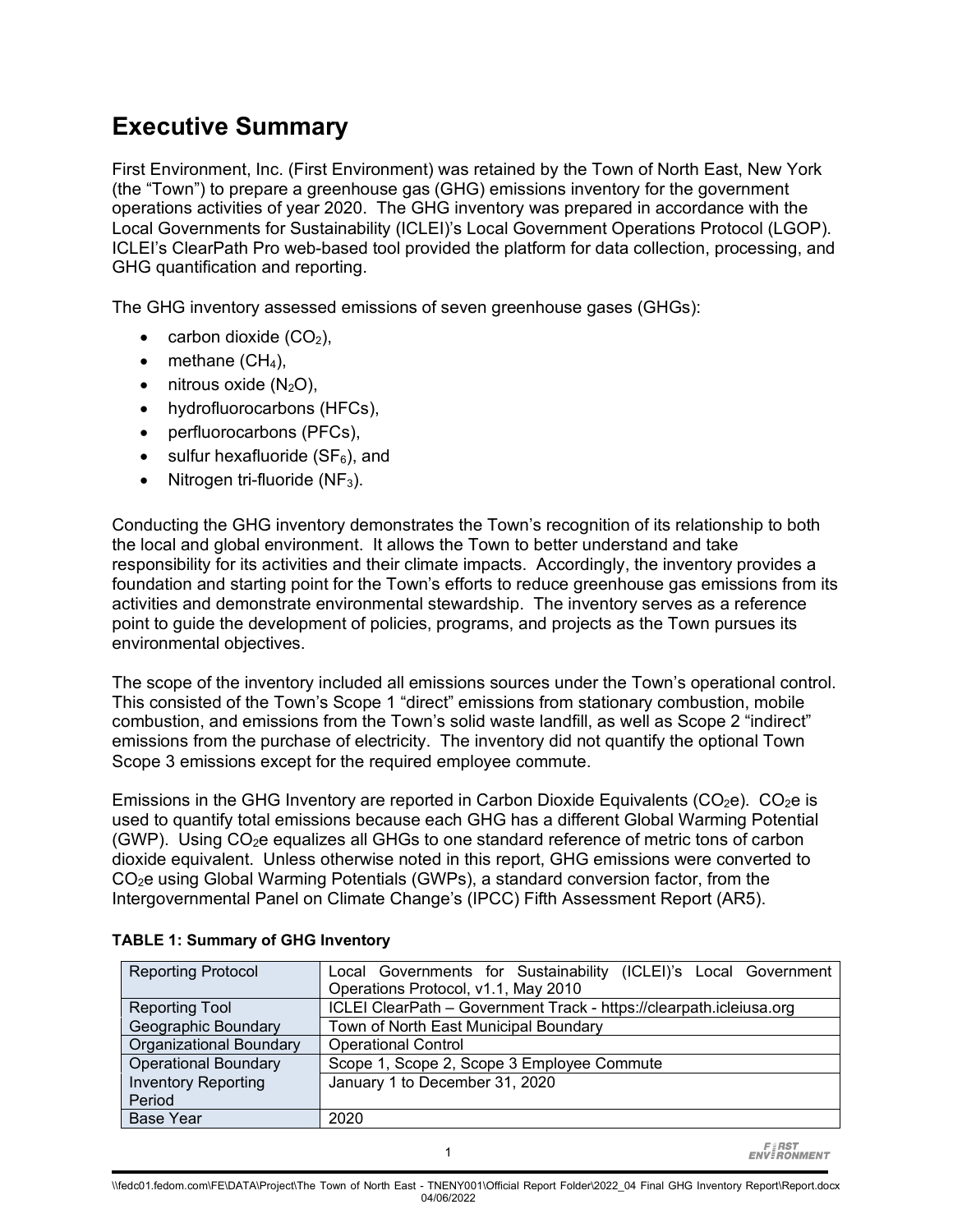| <b>GWP Defaults</b> | IPCC 5 <sup>th</sup> Assessment Report (AR5) |
|---------------------|----------------------------------------------|
|---------------------|----------------------------------------------|

The Town's total Scope 1 GHG emissions for 2020 amounted to 2,487.87 metric tonnes carbon dioxide equivalents ( $tCO<sub>2</sub>e$ ). These total emissions consist of stationary combustion such as fuel oil, mobile combustion, such as diesel consumption by the Town fleet vehicles, and landfill emissions. The landfill accounts for approximately 93 percent of these emissions. As a point of reference, the remaining  $175.09$  t  $CO<sub>2</sub>e$  is approximately equivalent to the GHG emissions produced by an average passenger vehicle driven 440,000 miles, according to the US EPA's Greenhouse Gas Equivalencies Calculator.

The Town's total Scope 2 GHG emissions for 2020 amounted to 3.46 metric tons carbon dioxide equivalents ( $t$  CO<sub>2</sub>e). These emissions are associated with electricity usage by the Town and are roughly equivalent to half of the GHG produced from electricity use by a single home for one year.

The Town's Scope 3 GHG emissions for employee commute for 2020 amounted to 0.52 metric tons carbon dioxide equivalents ( $t$  CO<sub>2</sub>e).

<span id="page-7-0"></span>**TABLE 2: Total GHG Emissions by Scope (tCO2e)**

| <b>GHG Emissions</b> | tCO <sub>2</sub> e |
|----------------------|--------------------|
| Scope 1 Emissions    | 2,487.87           |
| Scope 2 Emissions    | 3.46               |
| Scope 3 Emissions    | 0.52               |
| Total                | 2,491.85           |

<span id="page-7-1"></span>

|  | FIGURE 1: Total GHG Emissions by Scope (tCO <sub>2e</sub> ) |  |  |
|--|-------------------------------------------------------------|--|--|
|  |                                                             |  |  |



The distribution of emissions by sector is shown in percentage and in  $tCO<sub>2</sub>e$  in the charts below.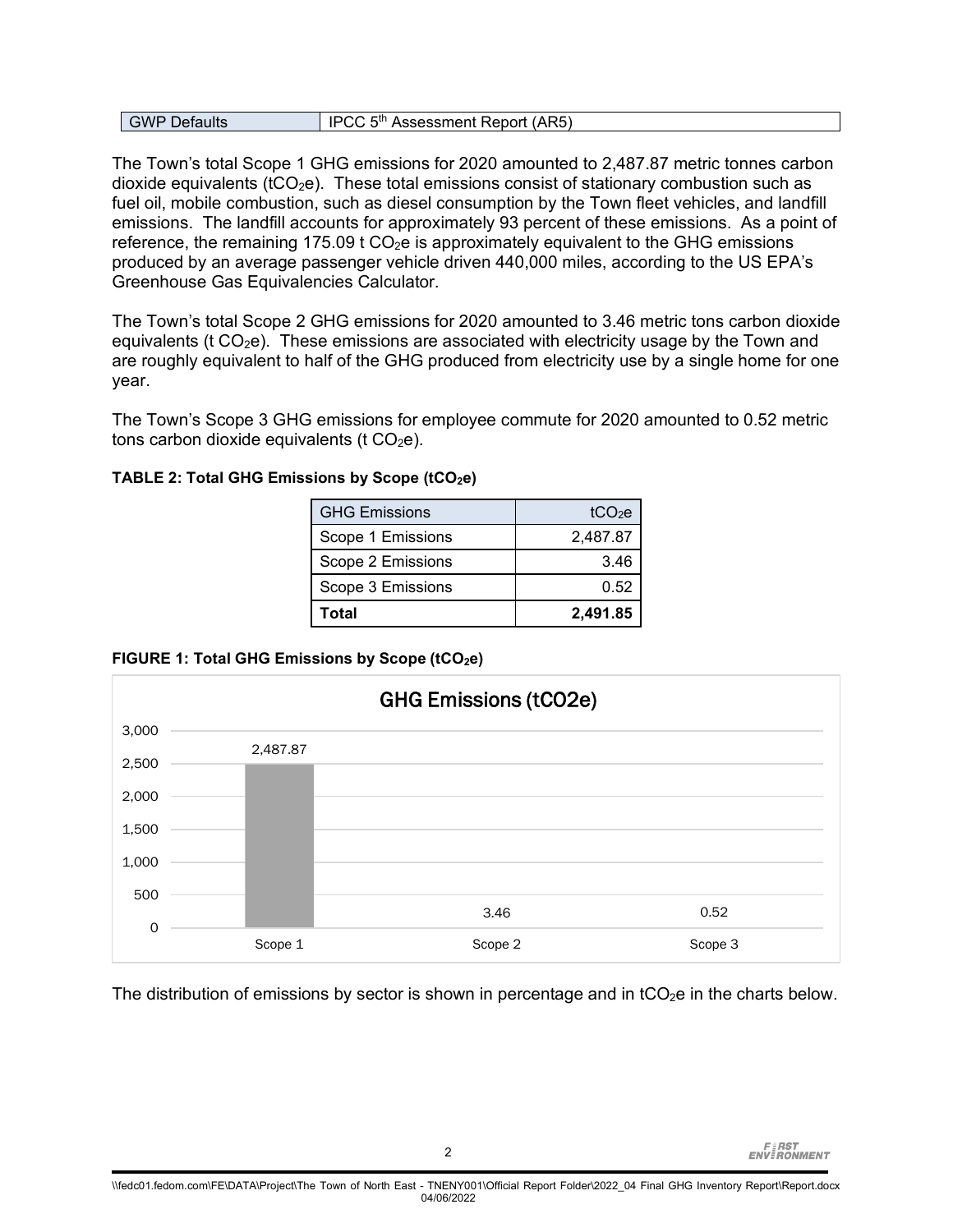

#### <span id="page-8-0"></span>**FIGURE 2: Total GHG Emissions by Sector in Percentage**

<span id="page-8-1"></span>



The results highlight the predominance of the solid waste landfill as the major source of GHG emissions. The remaining Scope 1 emissions (mobile fuel combustion) from the vehicle fleet and (stationary fuel combustion) from buildings and facilities rank as the next two largest sources. Electricity consumption by buildings and facilities rank fourth, followed by a small amount of electricity consumption by streetlights. Emissions from employee commute makes up the smallest amount of emissions.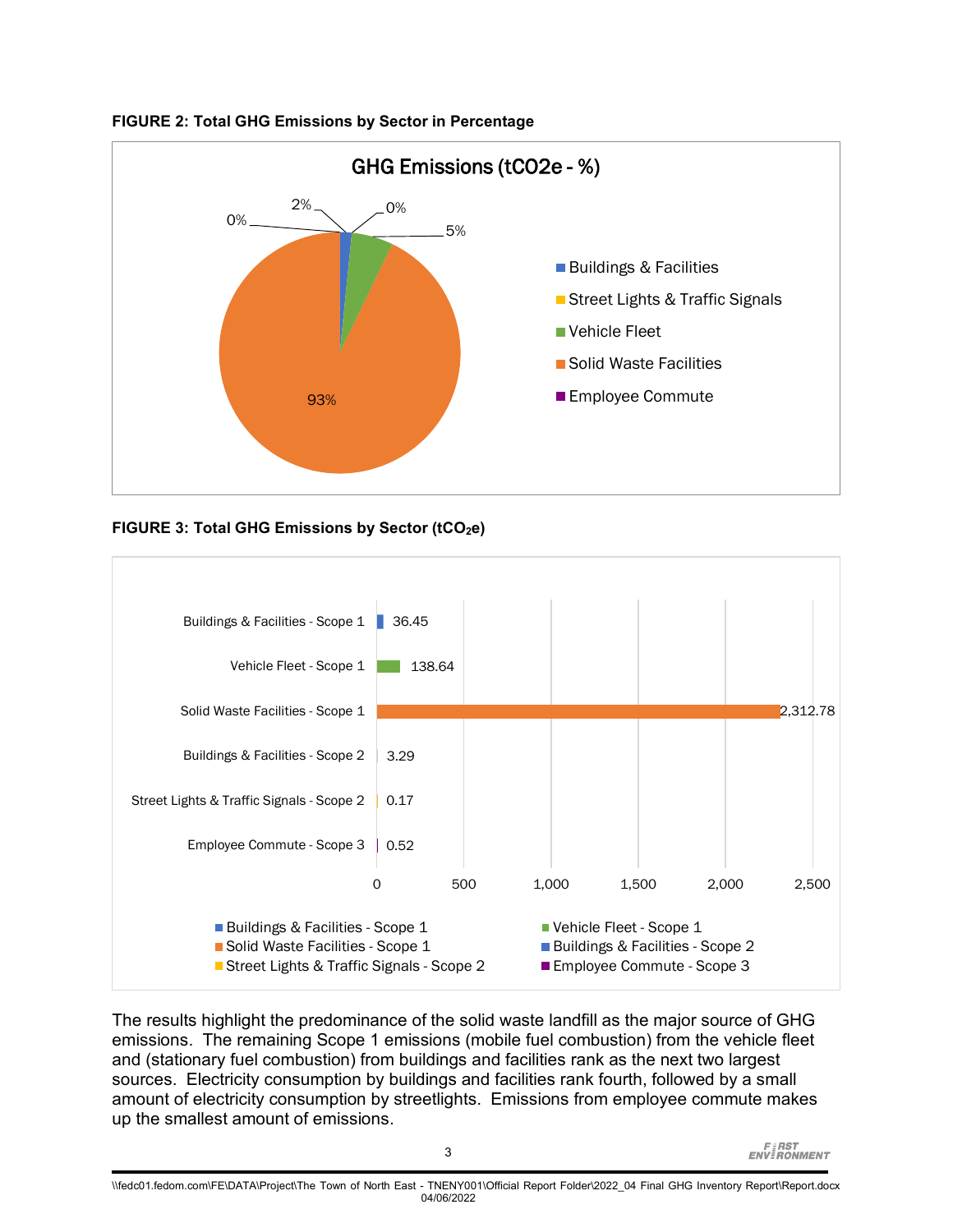# **1. Introduction**

A GHG emissions inventory identifies an organization's GHG emission sources and quantifies them according to a set of acknowledged conventions using established estimation methodologies.

The Town of North East air emission inventory quantifies GHG from the "Kyoto six" GHGs carbon dioxide (CO<sub>2</sub>), methane (CH<sub>4</sub>), nitrous oxide (N<sub>2</sub>O), hydrofluorocarbons (HFCs), perfluorocarbons (PFCs), and sulfur hexafluoride ( $SF<sub>6</sub>$ ) plus the additional nitrogen tri-fluoride (NF3), recently included to the reportable GHGs. These are the most recognized and common GHGs from human-made sources, as identified in the United Nations Framework Convention on Climate Change Kyoto Protocol (UNFCCC).

The GHG inventory of local government operations (LGO) identifies the amounts of electricity and fuels used in municipal buildings, streetlights, fleets, and other operations controlled by the local government. A major source of Town GHG emissions comes from a closed municipal landfill that operated from approximately 1965 to 1999. Installed venting ports indicate that natural gas continues to be generated from the degradation of municipal waste. There is currently no collection system of generated natural gas (primarily Methane). Water treatment is not currently conducted within the town boundary, so GHG emissions from water treatment is not included.

The LGO inventory does not include GHG emissions generated by the Town residents and businesses, including those produced by power generation facilities, if present. The emissions from these sources are accounted for separately and constitute the Community GHG emissions inventory, which are reported under a different Protocol (U.S. Community Protocol for Accounting and Reporting of Greenhouse Gas Emissions). The Town of North East Community GHG Inventory is not included in the scope of this report. The Village of Millerton, which the Town surrounds, is also not included in the scope this report. The Village will be issuing their own GHG inventory report. Both municipalities will be issuing a joint Climate Action Plan (CAP).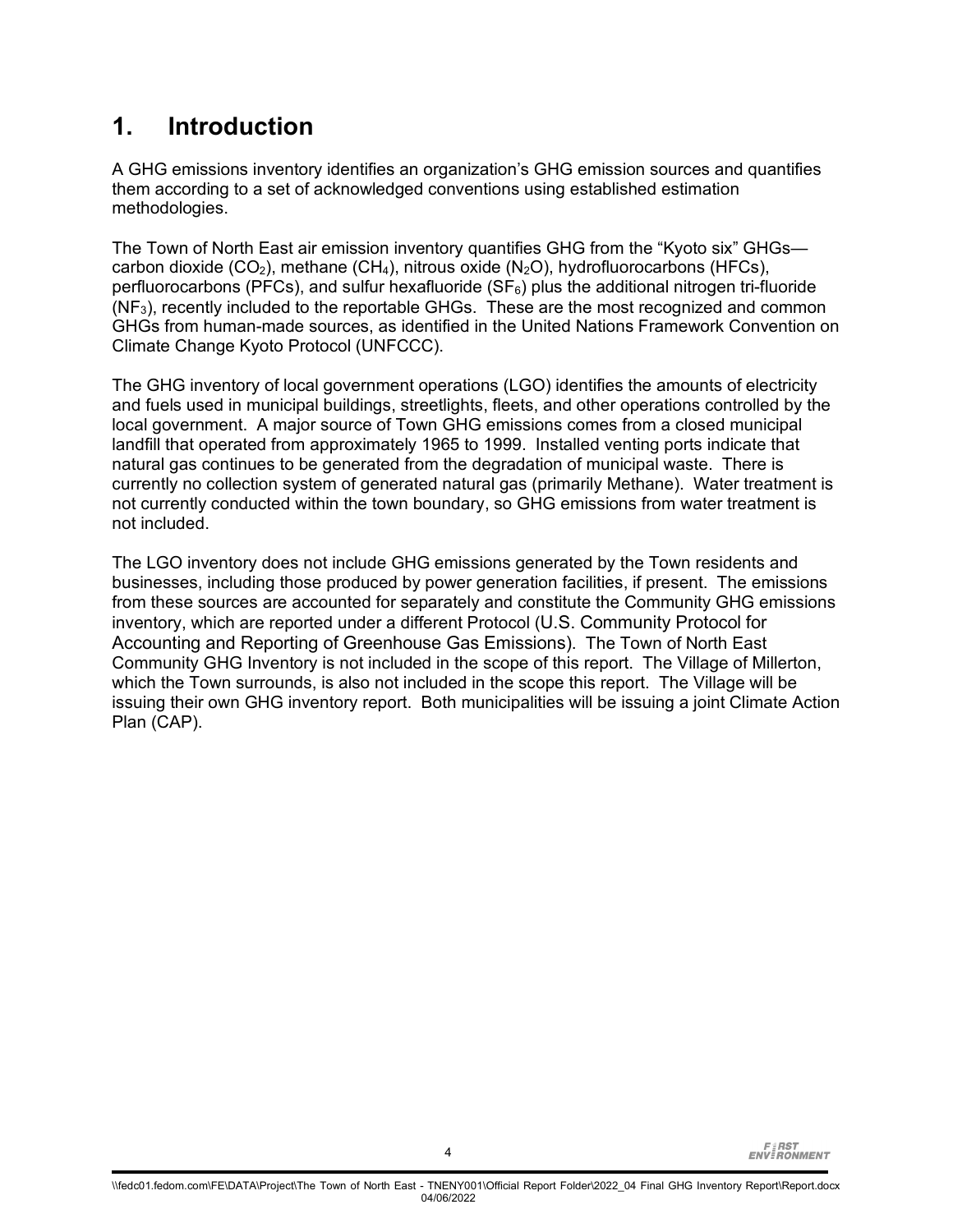# **2. Overview of the Town of North East**

The Town of North East is located in Dutchess County, New York, approximately 100 miles north of New York City and about 65 miles south of Albany. The Town of North East surrounds the Village of Millerton which shares certain municipal functions. Both the Town and Village participate in New York State's Climate Smart Communities program and will be issuing a joint Climate Action Plan. However, the Town and Village will be issuing separate GHG inventories for their respective government operations.

According to the United States Census Bureau<sup>[1](#page-10-1)</sup>, the town has a total area of 43.1 square miles, with a population of 2,971 as of the 2020 census. It is bordered by the Town of Ancram to the north, State of Connecticut to the east, Town of Amenia to the south, and the Towns of Pine Plains and Stanford to the west.

The Town was founded on March 7, 1788. The Town operations consist of the Town administration and the Highway Department. The Town government staff is composed of 14 employees.

The Town building and facilities are listed in the following table. All the buildings and facilities listed are owned and operated by the Town. The utilities include electricity and fuel oil.

| <b>Building / Facility</b>     | <b>Daily Occupancy</b> | <b>Daily Operating Hours</b> | <b>Building Square</b><br>Footage |
|--------------------------------|------------------------|------------------------------|-----------------------------------|
| <b>Town Hall</b>               | 8                      | 8                            | 4.125                             |
| Salt Shed                      | N/A                    | N/A                          | N/A                               |
| <b>Unheated Storage Garage</b> | N/A                    | N/A                          | 5,128                             |
| Old Garage                     | 3                      | 8                            | 4.557                             |

<span id="page-10-0"></span>**TABLE 3: Buildings and Facilities with the Town Operations**

In addition to the buildings and facilities listed above, the Town operations also include one street lighting district.

The Town operates a fleet of vehicles consisting primarily of pickups, heavy trucks, and equipment for the highway department. The fleet uses both diesel and gasoline fuel.

The Town operated a municipal landfill from approximately 1965 to 1999.

The Town does not currently operate waste disposal facilities or wastewater treatment facilities. The Town does not currently operate any public transportation vehicles, police, fire department, or waste hauling vehicles.

## **2.1 Staff Responsible for the GHG Inventory**

In 2018, the Town of North East and the Village of Millerton each signed a pledge, along with hundreds of other municipalities around New York State, to develop community-wide climate mitigation strategies and improve sustainability. A Climate Smart Task Force was assembled and is initiating projects that will build environmental and economic resiliency: Chris Kennan,

<span id="page-10-1"></span><sup>1</sup> https://data.census.gov/cedsci/all?q=north%20east%20ny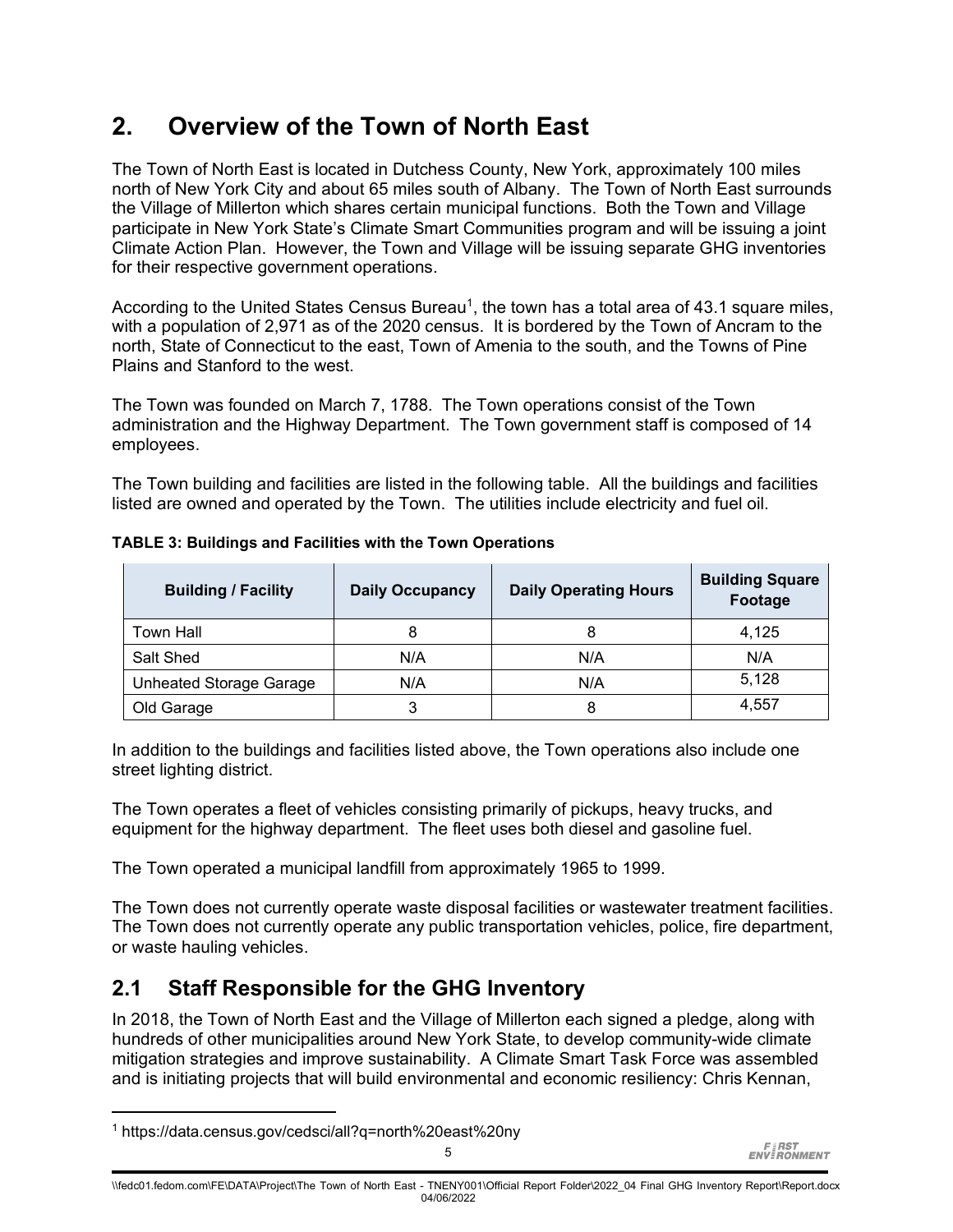Town of North East Supervisor; Griffen Cooper, Town of North East Councilman; Matthew Hartzog, Village of Millerton Trustee; Laurie Kerr, Village of Millerton Trustee; Kathy Chow, Task Force Coordinator; Jennifer Dowley, Rhiannon Leo-Jameson, Deborah Maier, Claire Owens, Tom Parrett, Eliot Ramos, Rich Stalzer, Andrew Stayman, Chris Virtuoso and Carrissa Whitehead. This GHG inventory was developed by First Environment through consultation with the Town staff including Christopher Kennan, Town Supervisor and members of the Town and Village Climate Smart Task Force.

# **2.2 GHG Inventory Reporting Protocol**

The Town of North East Government Operations GHG inventory was conducted in accordance with the ICLEI's Local Government Operations Protocol (LGOP), Version 1.1, May 2010. The LGOP was developed through a partnership among the California Air Resources Board (ARB), California Climate Action Registry (CCAR), The Climate Registry, and ICLEI. The LGOP is based on the "Greenhouse Gas Protocol: A Corporate Accounting and Reporting Standard" developed by the World Business Council for Sustainable Development and the World Resources Institute (WRI/WBCSD), which provides the standards and guidance for companies and other types of organizations preparing a GHG emissions inventory. The goal was to offer additional guidance to local governments on applying the Greenhouse Gas Protocol within the context of local government operations. The LGOP provides a standardized method and procedures to assist local governments in quantifying and reporting GHG emissions associated with their operations.

# **2.3 GHG Inventory Reporting Tool**

The GHG inventory was prepared using ICLEI's ClearPath Tool, an online platform designed to incorporate all the LGOP requirements for inventory data, including all parameters, factors, and methodologies necessary to perform the GHG emissions quantification. ClearPath suite of tools also includes modules allowing forecasting of emissions scenarios, as well as planning and monitoring of measures aimed at reducing GHG emission over time.

# **2.4 GHG Inventory Reporting Period – Base Year**

This GHG inventory report covers GHG emissions from the Town operations within the boundaries described below during the period of:

• January 1 through December 31, 2020.

This first GHG Inventory provides a full calendar year baseline of data about the energy consumption and resulting GHG emissions from the Town municipal operations. The baseline will be used to establish emissions reductions targets and track progress towards achieving them. Although 2020 was during the Covid pandemic, a review of past years of activity data (energy and fuel consumption) shows little difference. The year 2020 was selected has being representative prior to the implementation of identified climate actions.

# **2.5 GHG Inventory Boundaries**

### *2.5.1 Geographic Boundary*

The geographic scope of the emissions report determines which emissions are accounted for and reported by the Town. The Town operations are conducted within the Town municipal boundary; the Town does not control or operate any facility outside such geographic boundary.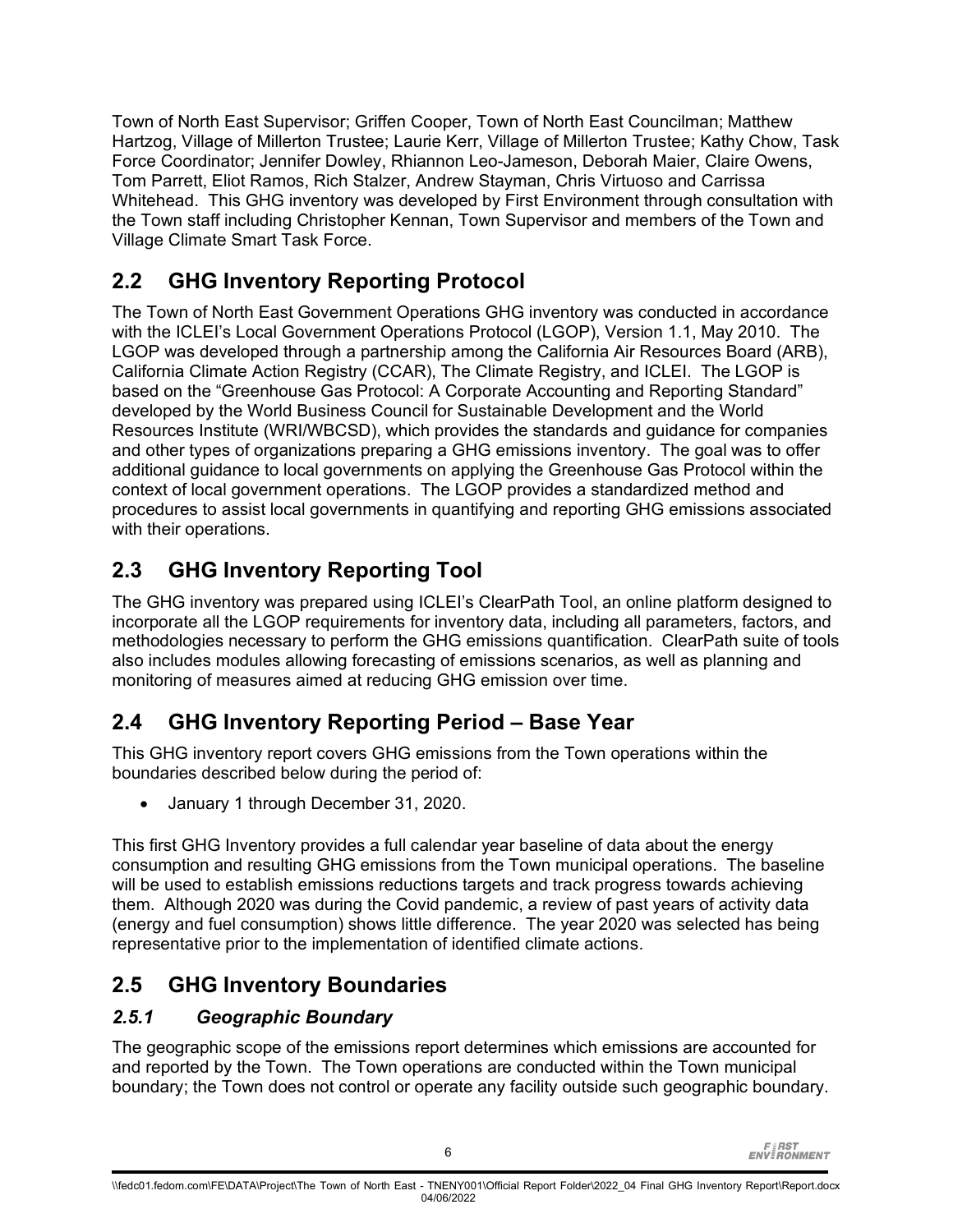### *2.5.2 Organizational Boundaries*

Organizational boundaries define the limits of a GHG inventory by identifying the activities that are owned and/or controlled by the entity and determining which emission sources should be included in its GHG inventory. As recommended by the LGOP, the GHG emissions contained in this report were consolidated according to the Operational Control approach. The operational control is established for facilities, activities, and sources over which the Town possesses the authority to implement operating policies such as financial, environmental, health, or safety directives. A description of the facilities and sources included in the Town's Operational Control boundary is provided in the following paragraph, further detailed according to the Operational Boundary described in the next paragraph.

### *2.5.3 Operational Boundaries*

Operational boundaries in GHG inventory identifies the specific types of emission sources that the Town, as defined by the inventory's organizational boundaries, includes in its GHG Inventory. A key distinction in setting operational boundaries is whether GHG emissions sources are categorized as direct emissions or indirect emissions.

- Direct emissions (Scope 1): result from emission sources that are owned or operated by the organization.
- Indirect emissions (Scope 2, Scope 3): emissions that are due to an organization's activities but occur from sources owned or controlled by another organization.

The concept of emission "scopes" expands upon the distinction between direct and indirect emissions, splitting indirect emissions into two separate categories: Scope 2, associated with indirect energy emissions, such as those due to electricity purchased from a utility; Scope 3, capturing all other types of indirect emissions, such as employee commuting, disposal of waste generated, etc. Due to the complexity of determining them, optional Scope 3 emissions are not included in this GHG inventory except as required for employee commute.<sup>[2](#page-12-0)</sup>

In addition, categories of common sources, such as stationary combustion, mobile combustions, solid waste facility emissions, etc. create a framework for the organization of the inventory. This framework facilitates the identification of appropriate quantification methodologies for emission sources, collection of data, and reporting of inventory results.

The following diagram provides a summary of the scopes and categories of emissions across the value chain of a reporting entity, as defined in the WRI GHG Protocol.

<span id="page-12-0"></span><sup>&</sup>lt;sup>2</sup> Scope 3 emissions related to local government employee commuting is required information under the LGOP v1.1 (2010).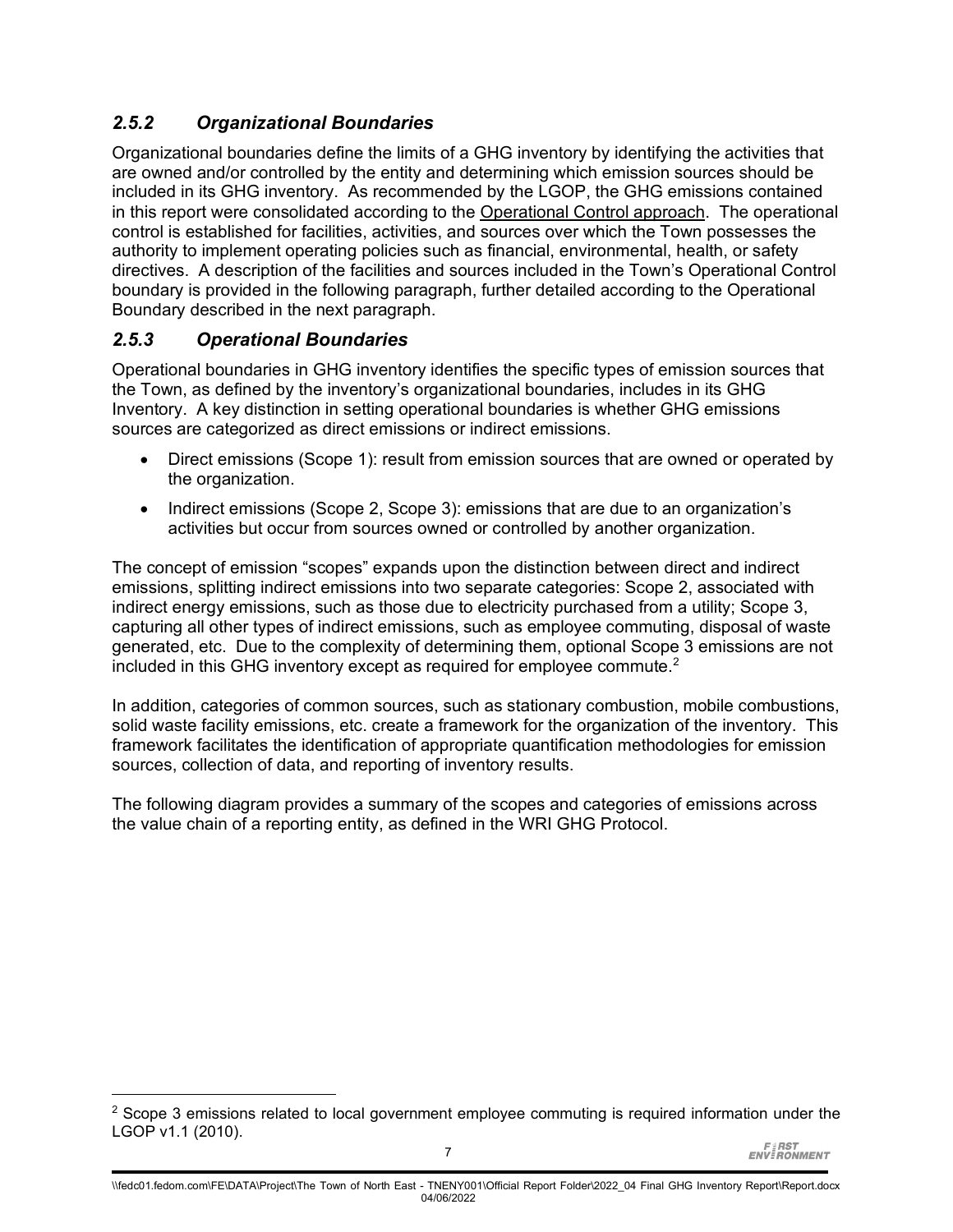

<span id="page-13-0"></span>**FIGURE 4: Overview of GHG Protocol Scopes and Emissions Across the Value Chain**

*Source: GHG Protocol - Scope 3 Corporate Value Chain Accounting Reporting Standard\_041613 (WRI, WBCSD)*

The general operational boundaries of the Town GHG inventory are as follows:

**Scope 1:** Direct GHG emissions from activities that are owned or controlled by the reporting entity.

The Town Scope 1 GHG emission categories include the following:

- stationary combustion,
- mobile combustion,
- solid waste landfill emissions.

**Scope 2:** Indirect GHG emissions from the generation of purchased or acquired energy, such as electricity, which is consumed by the reporting entity.

The Town Scope 2 GHG emission categories include the following:

• purchased electricity.

**Scope 3:** All other indirect emissions not covered in Scope 2. Not included in this report except as required for employee commute.

The complete list of emission sources in the Town GHG inventory are listed in the following tables, organized by Scope and Sector.

# **2.6 Scope 1 - Direct Emissions**

The following sources were identified as Scope 1 sources of GHG emissions: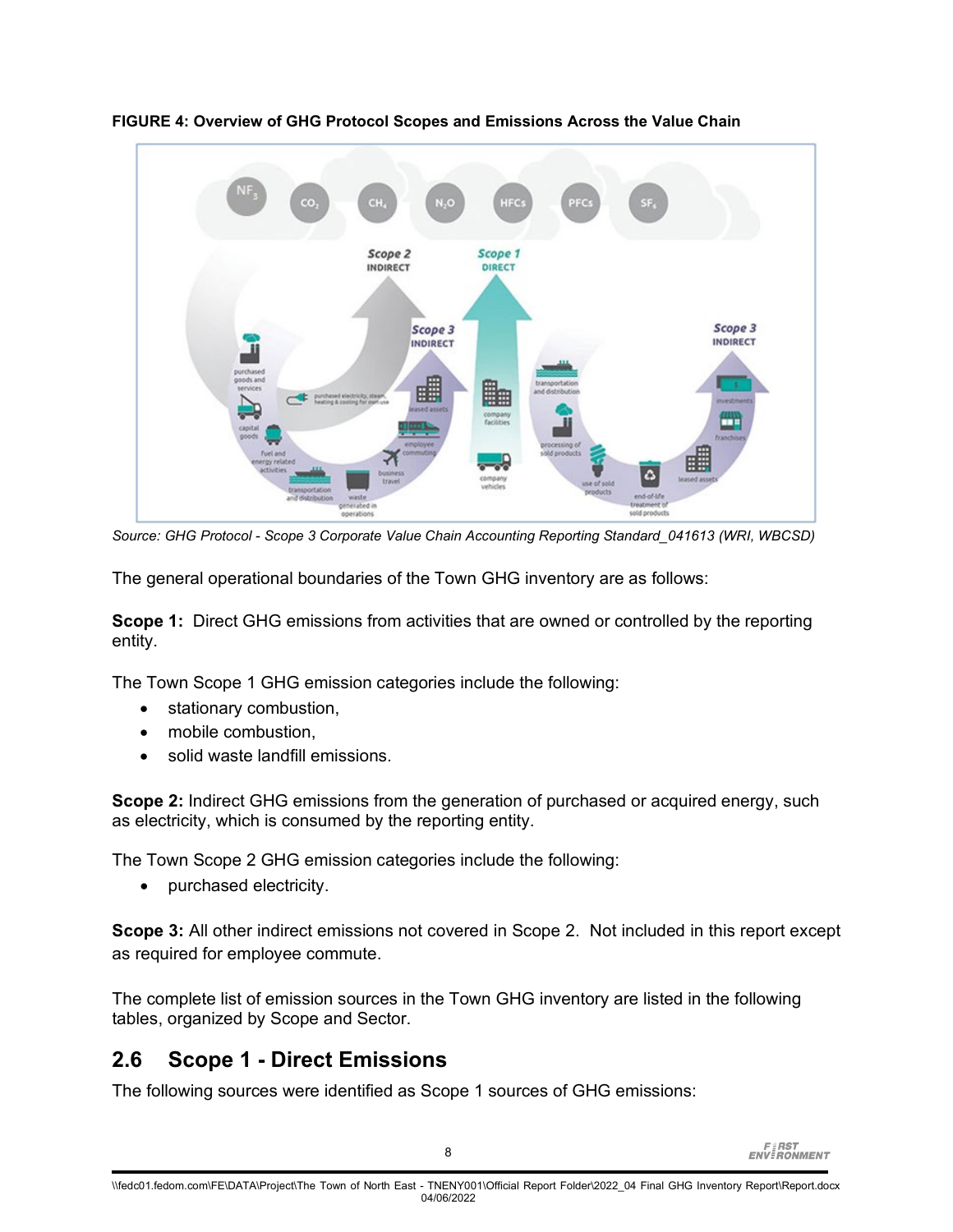| <b>Scope</b> | <b>Source</b>                        | <b>Emission Category</b>                         |
|--------------|--------------------------------------|--------------------------------------------------|
| Scope 1      | <b>Town Hall</b>                     | <b>Emissions from Stationary Fuel Combustion</b> |
| Scope 1      | Old Garage                           | <b>Emissions from Stationary Fuel Combustion</b> |
| Scope 1      | 2011 John Deere Tractor              | <b>Emissions from Off Road Vehicles</b>          |
| Scope 1      | 2006 Salsco Wood Chipper             | Emissions from Off Road Vehicles                 |
| Scope 1      | 2014 Gradall XL3100IV                | <b>Emissions from Off Road Vehicles</b>          |
| Scope 1      | 2018 Volvo Wheel Loader              | <b>Emissions from Off Road Vehicles</b>          |
| Scope 1      | 2018 Bobcat Skid Steer               | <b>Emissions from Off Road Vehicles</b>          |
| Scope 1      | Transfer Tank ID# N28                | Emissions from Off Road Vehicles                 |
| Scope 1      | 2019 CAT 420FS ST Backhoe            | <b>Emissions from Off Road Vehicles</b>          |
| Scope 1      | 2015 Chevrolet 1500 Pickup           | <b>Fleet Vehicle Emissions</b>                   |
| Scope 1      | 2012 Ford F-350 Pickup               | <b>Fleet Vehicle Emissions</b>                   |
| Scope 1      | 2006 International 7500 Dump Truck   | <b>Fleet Vehicle Emissions</b>                   |
| Scope 1      | 2005 International 7600 Dump Truck   | <b>Fleet Vehicle Emissions</b>                   |
| Scope 1      | 2016 International 7500 Dump Truck   | <b>Fleet Vehicle Emissions</b>                   |
| Scope 1      | 2019 International HV513 Dump Truck  | <b>Fleet Vehicle Emissions</b>                   |
| Scope 1      | 1995 International 5000 Dump Truck   | <b>Fleet Vehicle Emissions</b>                   |
| Scope 1      | 2015 Ford F-350 Dump Truck           | <b>Fleet Vehicle Emissions</b>                   |
| Scope 1      | <b>Unidentified Diesel Used</b>      | <b>Fleet Vehicle Emissions</b>                   |
| Scope 1      | Unidentified Gasoline Used           | <b>Fleet Vehicle Emissions</b>                   |
| Scope 1      | 2017 International 4400 Bucket Truck | <b>Fleet Vehicle Emissions</b>                   |
| Scope 1      | Town of North East Landfill          | Solid Waste Facility Emissions                   |

#### <span id="page-14-0"></span>**TABLE 4: Scope 1 Emissions Sources**

## **2.7 Scope 2 - Energy Indirect Emissions**

The following sources were identified as Scope 2 sources of GHG emissions.

#### <span id="page-14-1"></span>**TABLE 5: Scope 2 Emissions Sources**

| <b>Scope</b> | <b>Source</b>                    | <b>Emission Category</b>               |  |
|--------------|----------------------------------|----------------------------------------|--|
| Scope 2      | Town Hall                        | <b>Emissions from Grid Electricity</b> |  |
| Scope 2      | Old Garage                       | <b>Emissions from Grid Electricity</b> |  |
| Scope 2      | Salt Shed Area Light             | <b>Emissions from Grid Electricity</b> |  |
| Scope 2      | <b>Unheated Storage Garage</b>   | <b>Emissions from Grid Electricity</b> |  |
| Scope 2      | Town of North East Street Lights | <b>Emissions from Grid Electricity</b> |  |

### **2.8 Source Exceptions**

No sources of HFCs, PFCs,  $NF_3$  or  $SF_6$  were identified in the Town inventory boundary.

## **2.9 Inventory Data Collection Methodologies**

Two primary methodologies were utilized to collect data.

- Data was provided by the Town staff.
- In some cases when data were not available for a particular source, individuals with knowledge of the activities provided an estimate.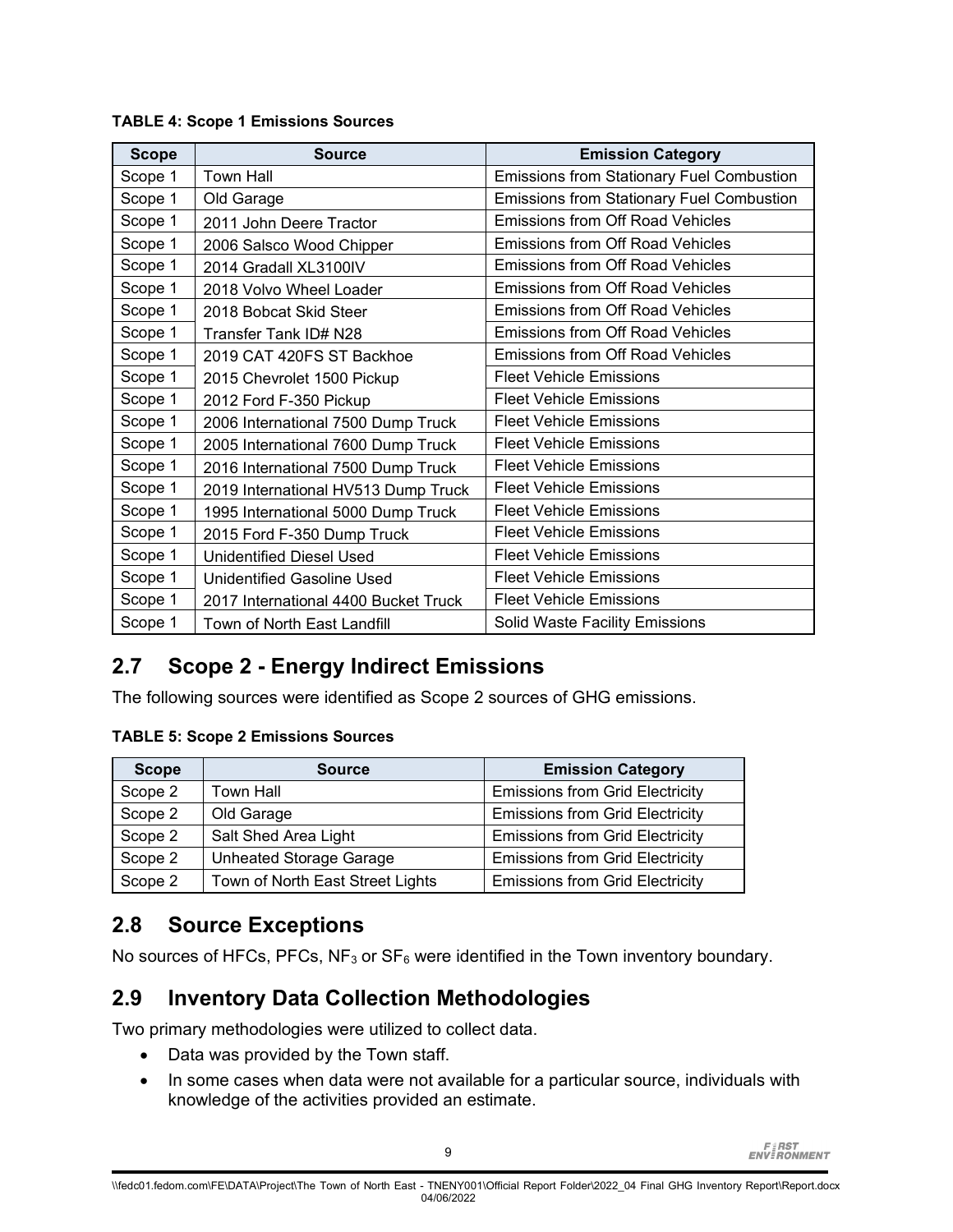The collection methodology for each source is summarized below.

## **2.10 Scope 1 Emissions**

### *2.10.1 Stationary Combustion*

The Town provided an inventory of the building and facilities owned and or operated by the Town. Each building in the inventory was designated as being under the Town control. Therefore, the related fuel and electricity consumption are included in the inventory.

### **2.10.1.1 Fuel Oil**

The Town staff provided the total No. 2 Fuel Oil consumption for heating in the Town buildings for year 2020 compiled from vendor's invoices, quantified in gallons of fuel. Total fuel oil usage in Town-controlled buildings was calculated and the appropriate emissions quantification methodology from the LGOP was applied to this value.

### *2.10.2 Mobile Combustion*

The Town provided the updated fleet inventory of the vehicles owned and operated by the Town. The fleet includes both on-road and off-road vehicles such as backhoes, wood chipper, dump trucks, etc. The fleet inventory also included data on the vehicle age.

### **2.10.2.1 Gasoline**

The Town staff provided a summary of 2020 gasoline usage in gallons attributable to Town's owned and operated vehicles. The appropriate GHG emissions quantification methodology was then applied.

### **2.10.2.2 Diesel**

The Town staff provided a summary of 2020 diesel usage in gallons attributable to Town's owned and operated vehicles. The appropriate GHG emissions quantification methodology was then applied.

### *2.10.3 Solid Waste Facility Emissions*

Methane emission measurements were not available for the Town of North East Landfill. In lieu of measurements, in accordance with NYSERDA guidance, the first order decay model developed by the US EPA, called LandGEM, was used to estimate emissions.

### **2.10.3.1 Landfill**

The LandGEM model required a minimum of three inputs including open date, closure date, and waste acceptance for each year of operation. The Town staff provided detail regarding the landfill operating period. To estimate waste acceptance rates, a New York-specific municipal solid waste generation rate of 5.15 pounds per person per day was taken from NYSDEC's study *Beyond Waste: A Sustainable Material Management Strategy*. It was applied to historical population data from the US Census. The LandGEM model generated methane emissions.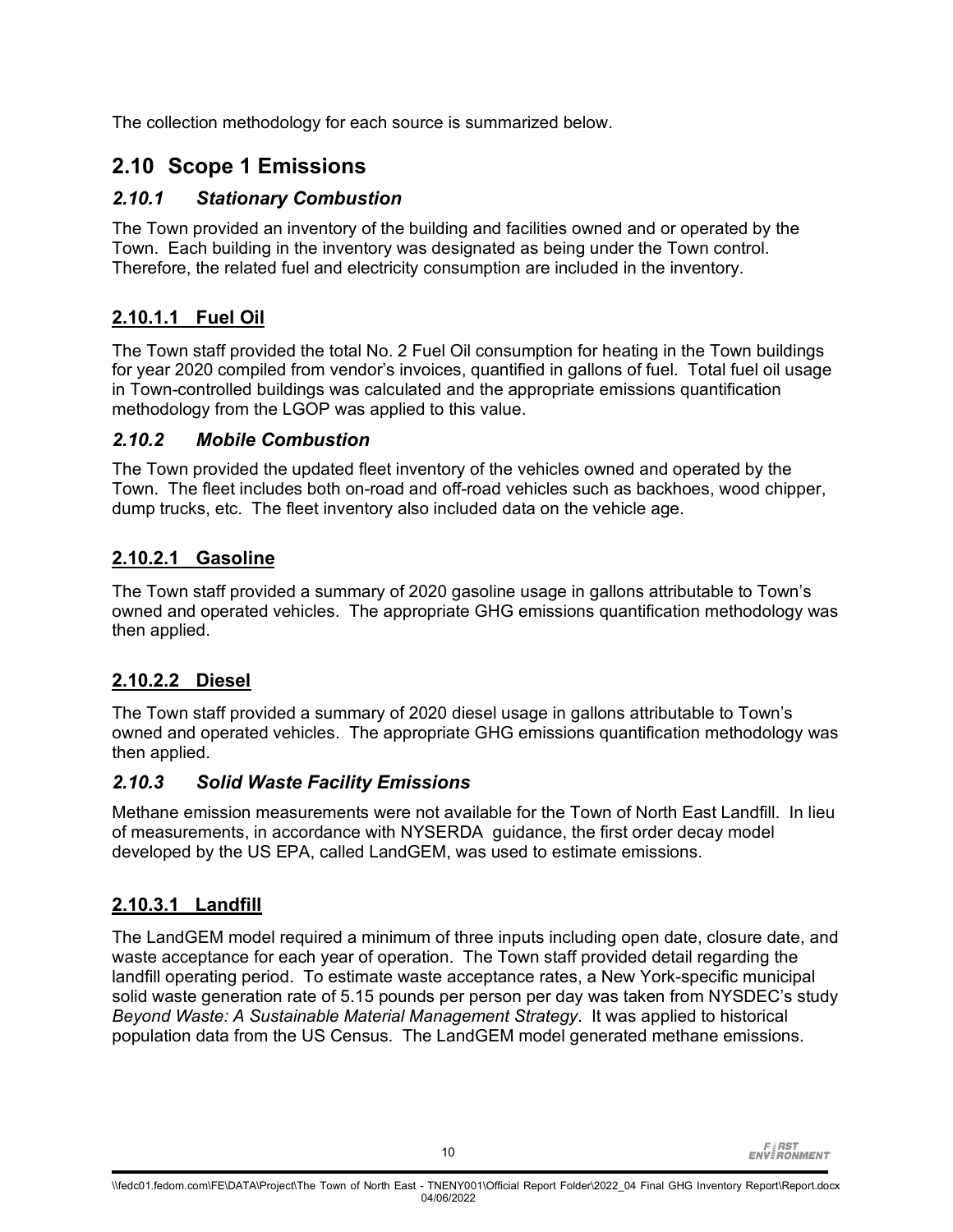## **2.11 Scope 2 Emissions**

### *2.11.1 Purchased Electricity*

The Town staff provided all the utility invoices for year 2020 electricity consumption by Town buildings and district street lighting. The total electricity consumption was calculated by aggregating the invoices for each electrical service account, prorated as required for the months of January and December. The appropriate GHG emissions quantification methodology was applied to the annual totals for each account.

### **2.12 Scope 3 Emissions**

Employee commute was the only Scope 3 emissions source included.

### *2.12.1 Employee Commute*

The Town staff provided weekly milage for each employee. The appropriate GHG emissions quantification methodology was applied.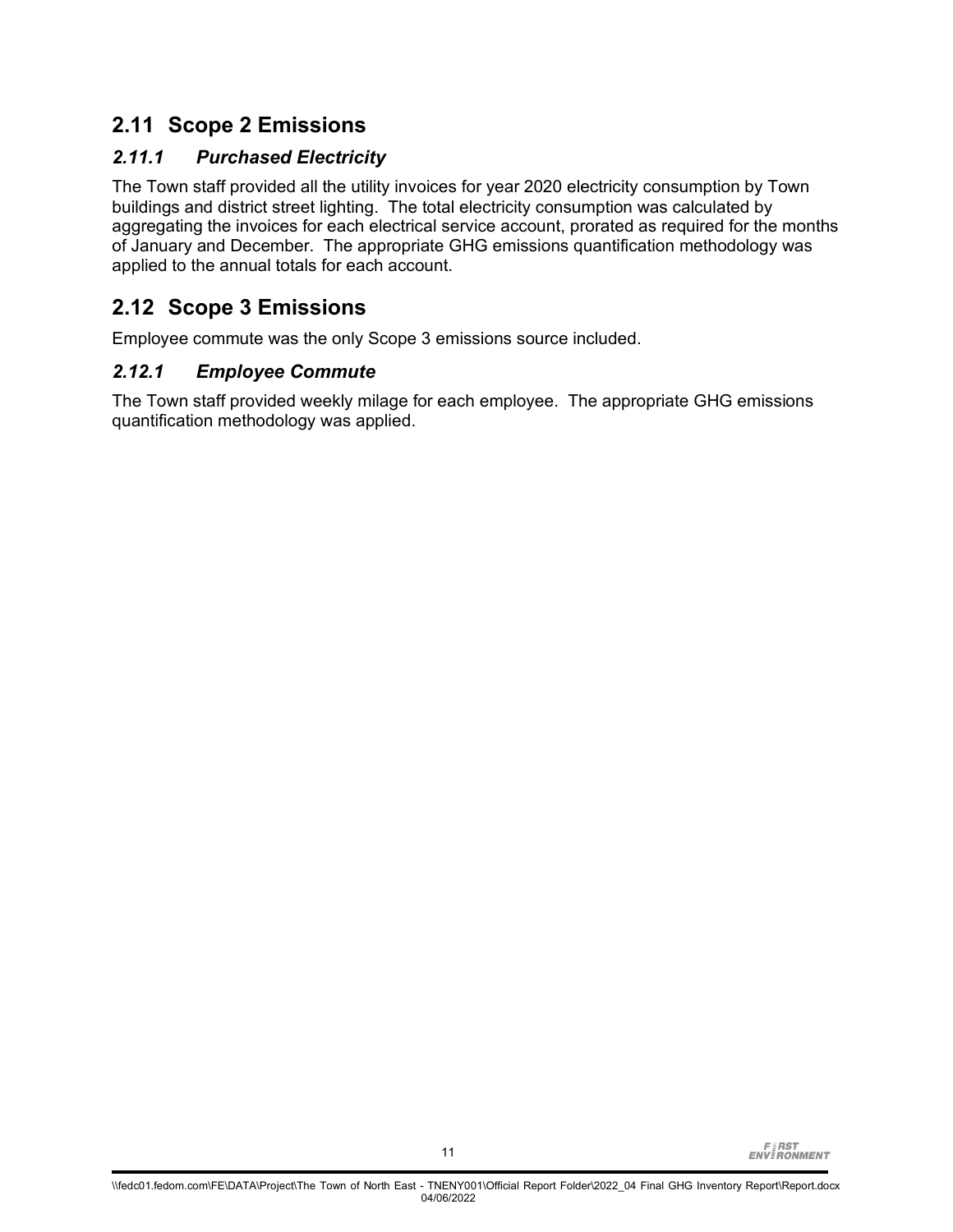# **3. Emissions Quantification Methodologies**

GHG emissions are calculated by applying the appropriate methodologies from:

• ICLEI's Local Government Operations Protocol (LGOP), Version 1.1, May 2010.

In addition, GHG emissions are calculated using emission factors (EF) sourced from:

- US EPA Center for Corporate Climate Leadership Emission Factors for Greenhouse Gas Inventories – March 9, 2018.
- NYSERDA Department of Energy and Environmental Analysis Statewide Electricity Emission Factor - 2014.
- US EPA Emissions & Generation Resource Integrated Database eGRID2020.
- Fifth Assessment Report of the Intergovernmental Panel on Climate Change IPCC AR5.

The GHG emissions quantification was performed by ICLEI's ClearPath Pro Tool, which includes the algorithms calculating the emission according to LGOP methods.

The quantification methodology for each source is summarized in the following paragraphs.

### **3.1 Scope 1 Emissions**

### *3.1.1 Stationary Combustion*

### **3.1.1.1 Fuel Oil**

Emissions were calculated according to Equations 6.2 and 6.4 of LGOP by multiplying the total gallons of fuel oil usage by stationary sources by the appropriate  $CO<sub>2</sub>$ , CH<sub>4</sub>, and N<sub>2</sub>O emission factors sourced from US EPA emission factors for GHG inventories. The results of these calculations in metric tonnes of  $CO<sub>2</sub>$ , CH<sub>4</sub>, and N<sub>2</sub>O emissions were converted to metric tonnes of  $CO<sub>2</sub>e$  by multiplying for the appropriate IPCC AR5 GWP factor for each GHG.

### *3.1.2 Mobile Combustion*

### **3.1.2.1 Gasoline**

For on-road vehicles, GHG emissions were calculated according to Equation 7.2 of LGOP by multiplying the total gallons of gasoline usage for mobile sources by the appropriate  $CO<sub>2</sub>$ emission factor sourced from the US EPA emission factors for GHG inventories. Emissions of  $CH<sub>4</sub>$ , and N<sub>2</sub>O were calculated according to Equations 7.6 and 7.7 of LGOP by multiplying the estimated mileage driven by the vehicles in each fleet category for the appropriate  $CH<sub>4</sub>$ , and N<sub>2</sub>O emission factors sourced from the US EPA emission factors for GHG inventories.

A similar approach was used for non-road vehicles. GHG emissions were calculated according to Equation 7.2 of LGOP by multiplying the total gallons of gasoline usage by mobile sources by appropriate  $CO<sub>2</sub>$ , CH<sub>4</sub>, and N<sub>2</sub>O emission factors sourced from the US EPA emission factors for GHG inventories.

The results of these calculations in metric tonnes of  $CO<sub>2</sub>$ , CH<sub>4</sub>, and N<sub>2</sub>O emissions were converted to metric tonnes of  $CO<sub>2</sub>e$  by multiplying for the appropriate IPCC AR5 GWP factor for each GHG.

**FIRST**<br>ENVIRONMENT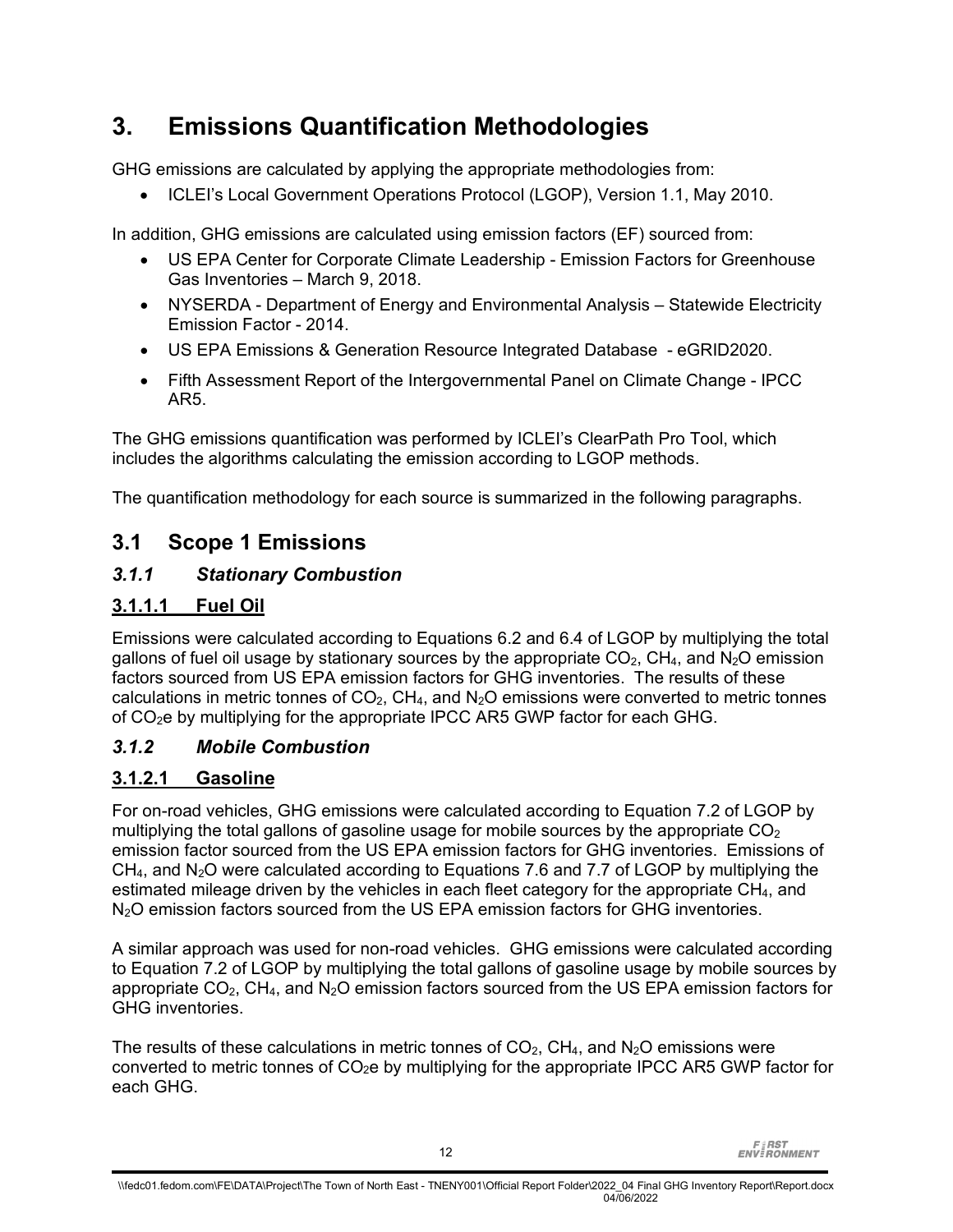### **3.1.2.2 Diesel**

For on-road vehicles, GHG emissions were calculated according to Equation 7.2, of LGOP by multiplying the total gallons of diesel usage for mobile sources by the appropriate  $CO<sub>2</sub>$  emission factor sourced from the US EPA emission factors for GHG inventories. Emissions of  $CH<sub>4</sub>$  and N<sub>2</sub>O were calculated according to Equations 7.6 and 7.7 of LGOP by multiplying the estimated mileage driven by the vehicles in each fleet category for the appropriate  $CH_4$ , and  $N_2O$  emission factors sourced from the US EPA emission factors for GHG inventories.

A similar approach was used for non-road vehicles. GHG emissions were calculated according to Equation 7.2 of LGOP by multiplying the total gallons of diesel usage by mobile sources by appropriate  $CO<sub>2</sub>$ , CH<sub>4</sub>, and N<sub>2</sub>O emission factors sourced from the US EPA emission factors for GHG inventories.

The results of these calculations in metric tonnes of  $CO<sub>2</sub>$ , CH<sub>4</sub>, and N<sub>2</sub>O emissions were converted to metric tonnes of  $CO<sub>2</sub>e$  by multiplying for the appropriate IPCC AR5 GWP factor for each GHG.

### *3.1.3 Solid Waste Facility Emissions*

### **3.1.3.1 Landfill**

For the landfill, GHG emissions were calculated from the first order decay model developed by the US EPA, called LandGEM. The results of these calculations in metric tonnes of  $CH<sub>4</sub>$ emissions were converted to metric tonnes of  $CO<sub>2</sub>e$  by multiplying for the appropriate IPCC AR5 GWP factor.

## **3.2 Scope 2 Emissions**

### *3.2.1 Purchased Electricity*

Location-based electricity GHG emissions were calculated according to Equation 6.10 and 6.11 of the LGOP by multiplying the total electricity consumption in MWh by Town-controlled buildings and street lighting for the appropriate  $CO<sub>2</sub>$ , CH<sub>4</sub>, and N<sub>2</sub>O electricity emission factors sourced from NYSERDA–NYS CSC. The results of these calculations in metric tonnes of CO<sub>2</sub>,  $CH_4$ , and N<sub>2</sub>O emissions were converted to metric tonnes of  $CO_2$ e by multiplying for the appropriate IPCC AR5 GWP factor for each GHG.

An equivalent calculation was performed to quantify "market-based electricity emissions." Because the Town does not make use of any direct supply of electricity from dedicated sources, or of any contractual instruments that would convey specific emissions rates for the purchased electricity, the market-based electricity GHG emissions are equivalent to the location-based electricity GHG emissions.

Electric Power Transmission and Distribution Losses were also calculated, using the transmission and distribution losses factor for NYS from US EPA eGRID2020 databases. Upstate New York has a very low electricity emission intensity  $(234.5$  lb CO<sub>2</sub>e/MWh) compared to the US average (822.6 lb e/MWh) due to its high use of renewable energy (e.g., Hydroelectric).

# **3.3 Scope 3 Emissions**

Scope 3 GHG emissions from Town operations were not accounted for and are not included in this Inventory except as required for employee commute. A quantification method similar to the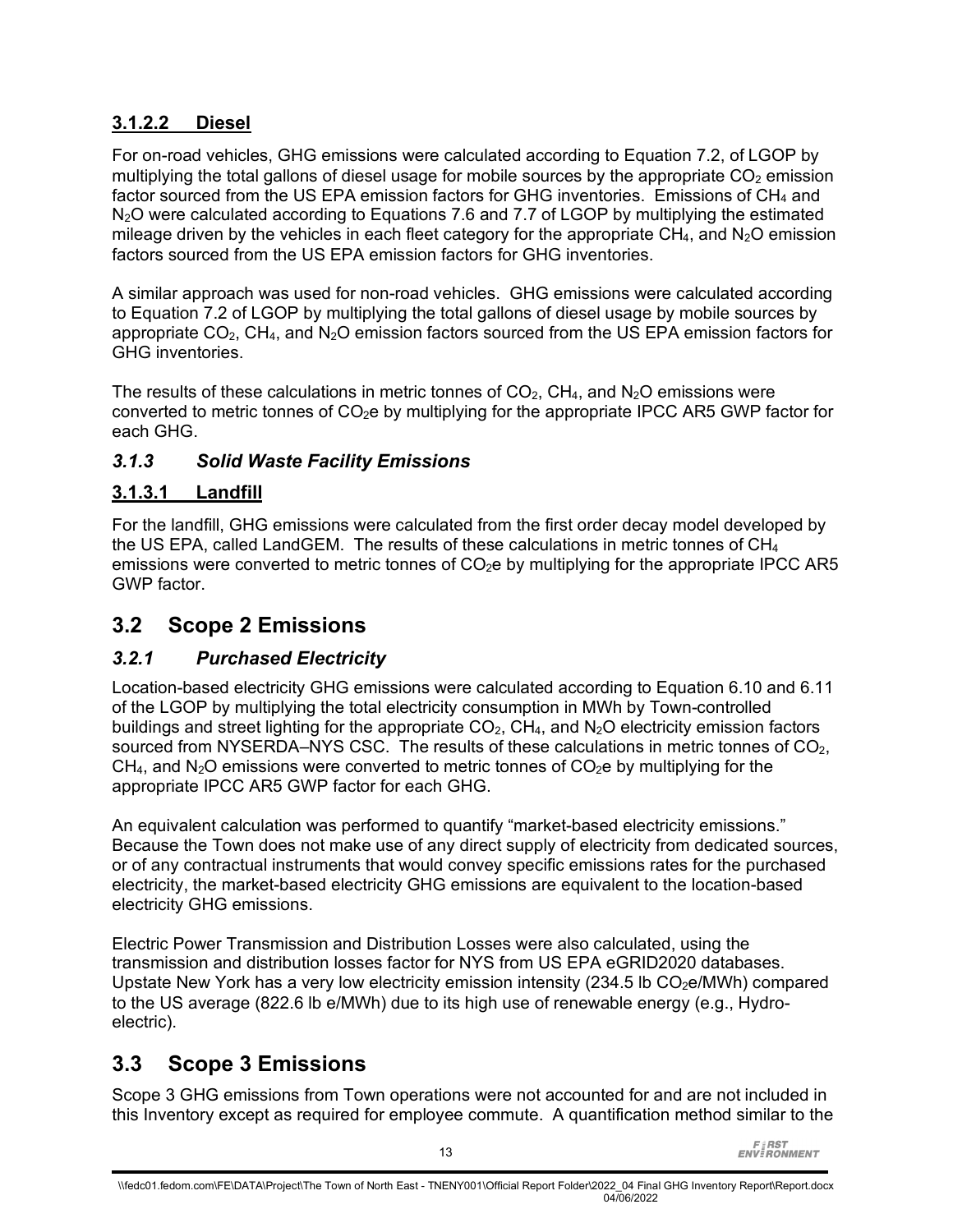approach used for mobile combustion was applied to calculate emissions from employee commute.

### **3.4 Global Warming Potentials**

The Global Warming Potentials, identified in the Fifth Assessment Report of the Intergovernmental Panel on Climate Change, were used to convert the GHG emissions associated with Airport activities into carbon dioxide equivalents  $(CO<sub>2</sub>e)$ .

The Global Warming Potentials applied to the Town GHG inventory are the following:

#### <span id="page-19-0"></span>**TABLE 6: Global Warming Potentials**

| <b>Name</b>    | <b>Chemical</b><br>Formula | <b>SAR GWP Value</b> |
|----------------|----------------------------|----------------------|
| Carbon Dioxide | CO <sub>2</sub>            |                      |
| Methane        | CH4                        | 28                   |
| Nitrous oxide  | ่ N∍∩                      | 265.                 |

### **3.5 Quantification of Emissions**

### *3.5.1 Scope 1 GHG Emissions*

The Town Total Scope 1 Emissions were quantified as 2,487.87 metric tonnes (t)  $CO<sub>2</sub>e$ . The quantity includes contributions of the following GHGs:

#### <span id="page-19-1"></span>**TABLE 4: Scope 1 GHG Emissions**

| <b>Greenhouse Gas</b>  | t GHG    | t CO <sub>2</sub> e |
|------------------------|----------|---------------------|
| Carbon Dioxide (CO2)   | 174.7937 | 174.7937            |
| Methane $(CH4)$        | 82.60486 | 2312.936            |
| Nitrous Oxide $(N_2O)$ | 0.000511 | 0.1354              |
| Total                  |          | 2487.865            |

The distribution of Scope 1 emissions by sector is shown in percentage and in tCO2e in the charts below.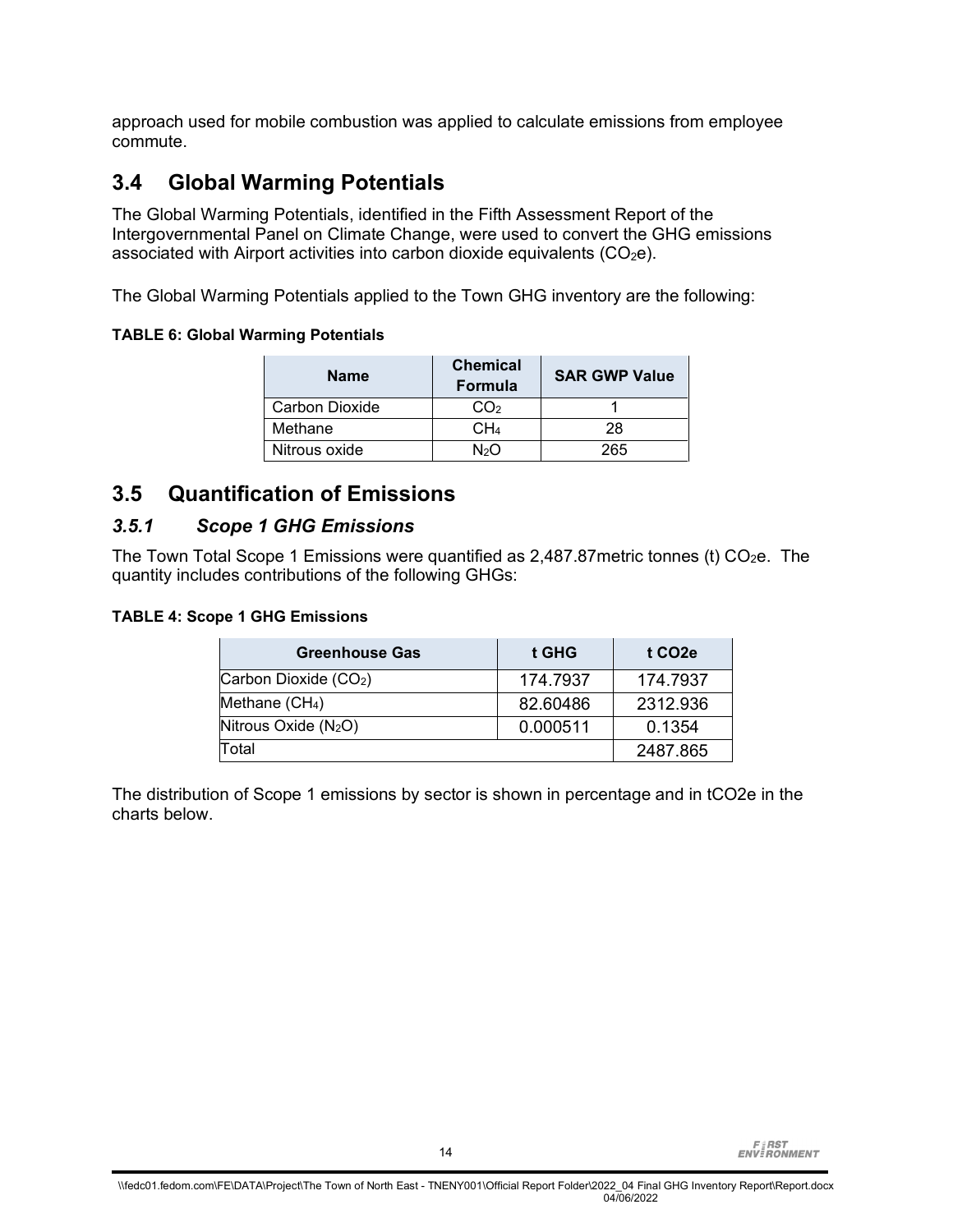

<span id="page-20-0"></span>**FIGURE 5: Scope 1 Emissions by Sector, in Percentage**

<span id="page-20-1"></span>**FIGURE 6: Scope 1 Emissions by Sector (tCO<sub>2</sub>e)** 



The results highlight the predominance of the solid waste landfill as the major source of GHG emissions. Vehicle fleet emissions rank second, followed by emissions (stationary fuel combustion) from buildings and facilities.

The following paragraphs detail the sources of GHG emissions in each sector, identifying the contribution by each fuel.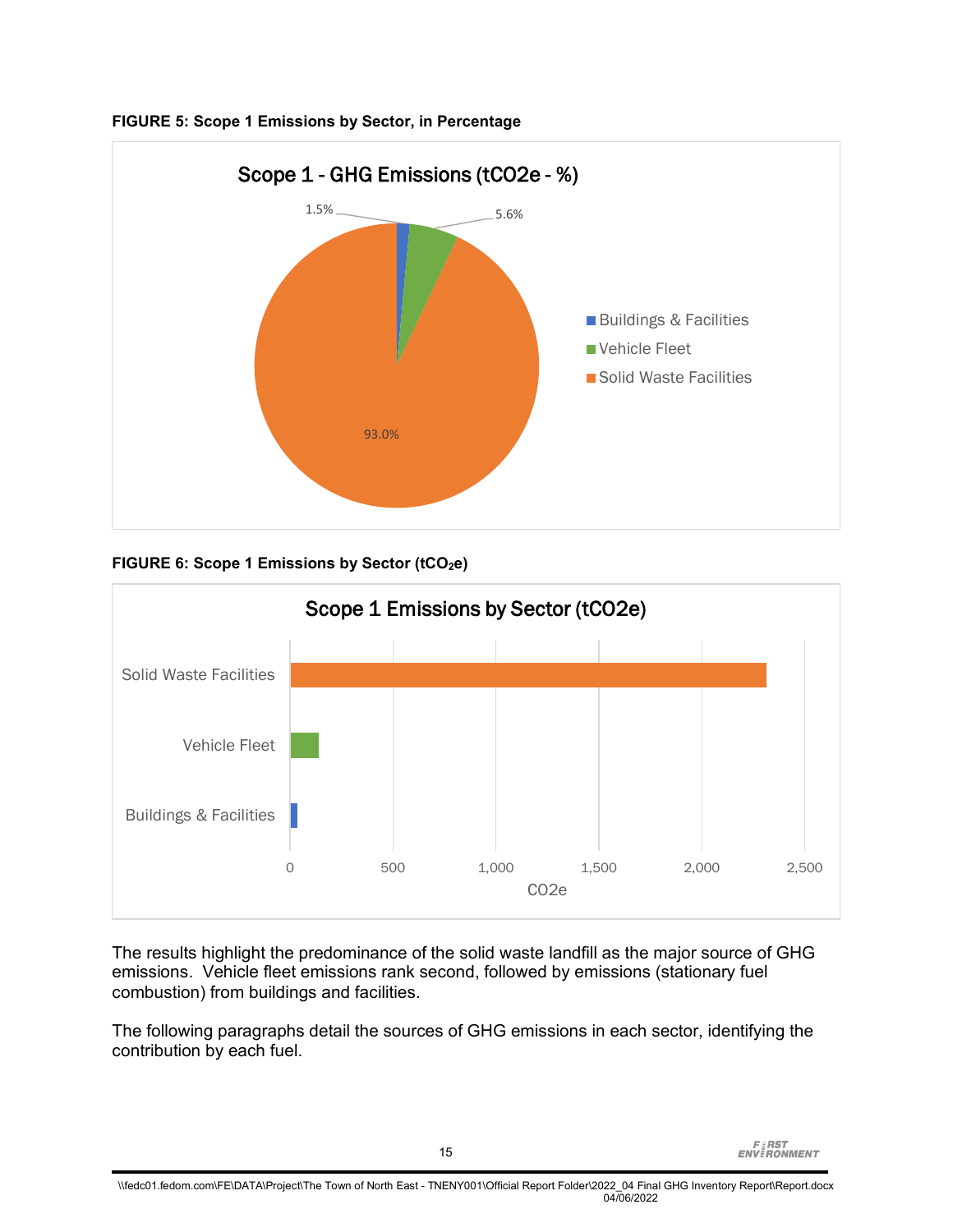### **3.5.1.1 Direct Stationary Combustion Emissions – Building and Facilities**

The Town direct stationary combustion emissions were quantified as  $36.45$  t CO<sub>2</sub>e. This stationary combustion quantity comes from fuel oil.

### **3.5.1.2 Direct Mobile Combustion Emissions – Vehicle Fleet**

The Town direct mobile combustion emissions were quantified as  $138.64$  t CO<sub>2</sub>e. This mobile combustion quantity includes contributions from the following fuels:

#### <span id="page-21-0"></span>**TABLE 8: Direct Mobile Combustion Emissions by Fuel**

| <b>Mobile Combustion Emissions</b> |          |
|------------------------------------|----------|
| Fuel                               | t $CO2e$ |
| Gasoline                           | 37.58    |
| Diesel                             | 101.06   |
| Total                              | 138.64   |

### **3.5.1.3 Solid Waste Facility**

The Town of North East Landfill emissions was estimated as  $2,312.78t$  CO<sub>2</sub>e.

### *3.5.2 Scope 1 Emissions by Source*

The following table and charts show the Scope 1 emissions from each specific source, as identified in the inventory. For each source, the energy usage responsible for the emissions is also reported, expressed in gallons for fuels and metric tonnes for refrigerants released.

#### **3.5.2.1 Direct Stationary and Mobile Combustion Scope 1 Emissions by Source**

#### <span id="page-21-1"></span>**TABLE 9: Scope 1 Emissions from Each Specific Source (tCO2)**

| <b>Source</b>                         | <b>Sector</b>                                       | <b>Energy</b><br>Use (Gal) | <b>GHG</b><br><b>Emissions</b><br>(tCO <sub>2</sub> e) |
|---------------------------------------|-----------------------------------------------------|----------------------------|--------------------------------------------------------|
| <b>Town Hall</b>                      | <b>Emissions from Stationary Fuel</b><br>Combustion | 1,136                      | 11.67                                                  |
| Old Garage                            | <b>Emissions from Stationary Fuel</b><br>Combustion | 2,411                      | 24.77                                                  |
| 2011 John Deere Tractor               | Emissions from Off Road Vehicles                    | 172                        | 1.76                                                   |
| 2006 Salsco Wood Chipper              | Emissions from Off Road Vehicles                    | 65                         | 0.67                                                   |
| 2014 Gradall XL3100IV                 | Emissions from Off Road Vehicles                    | 224                        | 2.31                                                   |
| 2018 Volvo Wheel Loader               | Emissions from Off Road Vehicles                    | 232                        | 2.38                                                   |
| 2018 Bobcat Skid Steer                | Emissions from Off Road Vehicles                    | 26                         | 0.27                                                   |
| Transfer Tank ID# N28                 | <b>Emissions from Off Road Vehicles</b>             | 101                        | 1.03                                                   |
| 2019 CAT 420FS ST Backhoe             | Emissions from Off Road Vehicles                    | 80                         | 0.82                                                   |
| 2015 Chevrolet 1500 Pickup            | <b>Fleet Vehicle Emissions</b>                      | 445                        | 3.91                                                   |
| 2012 Ford F-350 Pickup                | <b>Fleet Vehicle Emissions</b>                      | 252                        | 2.21                                                   |
| 2006 International 7500 Dump<br>Truck | <b>Fleet Vehicle Emissions</b>                      | 28                         | 0.29                                                   |

**FIRST**<br>ENVIRONMENT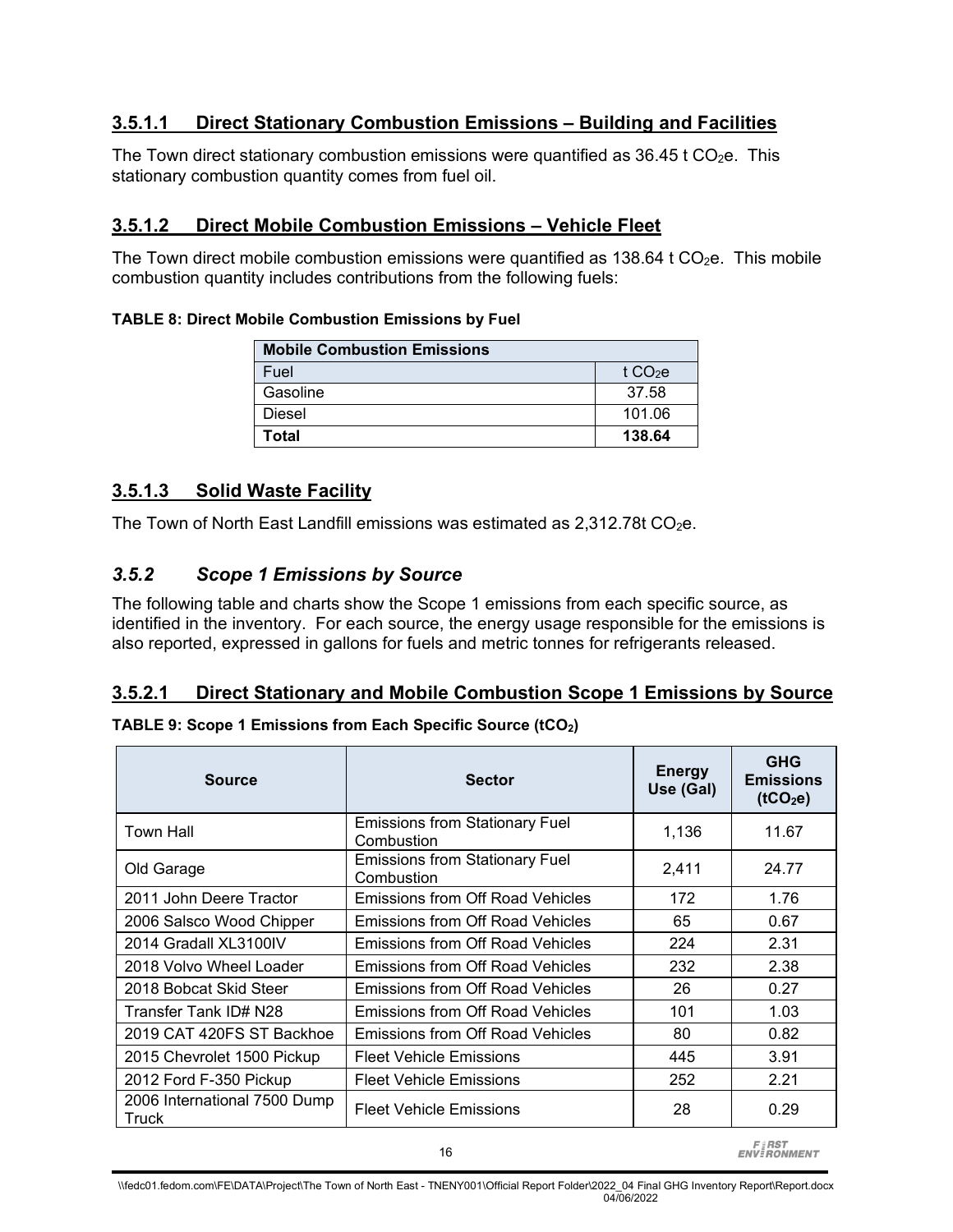| <b>Source</b>                                  | <b>Sector</b>                  | <b>Energy</b><br>Use (Gal) | <b>GHG</b><br><b>Emissions</b><br>(tCO <sub>2</sub> e) |
|------------------------------------------------|--------------------------------|----------------------------|--------------------------------------------------------|
| 2005 International 7600 Dump<br>Truck          | <b>Fleet Vehicle Emissions</b> | 744                        | 7.60                                                   |
| 2016 International 7500 Dump<br>Truck          | <b>Fleet Vehicle Emissions</b> | 168                        | 1.72                                                   |
| 2019 International HV513<br>Dump Truck         | <b>Fleet Vehicle Emissions</b> | 392                        | 4.01                                                   |
| 1995 International 5000 Dump<br>Truck          | <b>Fleet Vehicle Emissions</b> | 29                         | 0.30                                                   |
| Unidentified Diesel Used -                     | <b>Fleet Vehicle Emissions</b> | 7,595                      | 77.54                                                  |
| 2015 Ford F-350 Dump Truck                     | <b>Fleet Vehicle Emissions</b> | 302                        | 2.65                                                   |
| Unidentified Gasoline Used                     | <b>Fleet Vehicle Emissions</b> | 3,282                      | 28.82                                                  |
| 2017 International 4400<br><b>Bucket Truck</b> | <b>Fleet Vehicle Emissions</b> | 36                         | 0.37                                                   |

<span id="page-22-0"></span>



**FIRST**<br>ENVIRONMENT

\\fedc01.fedom.com\FE\DATA\Project\The Town of North East - TNENY001\Official Report Folder\2022\_04 Final GHG Inventory Report\Report.docx 04/06/2022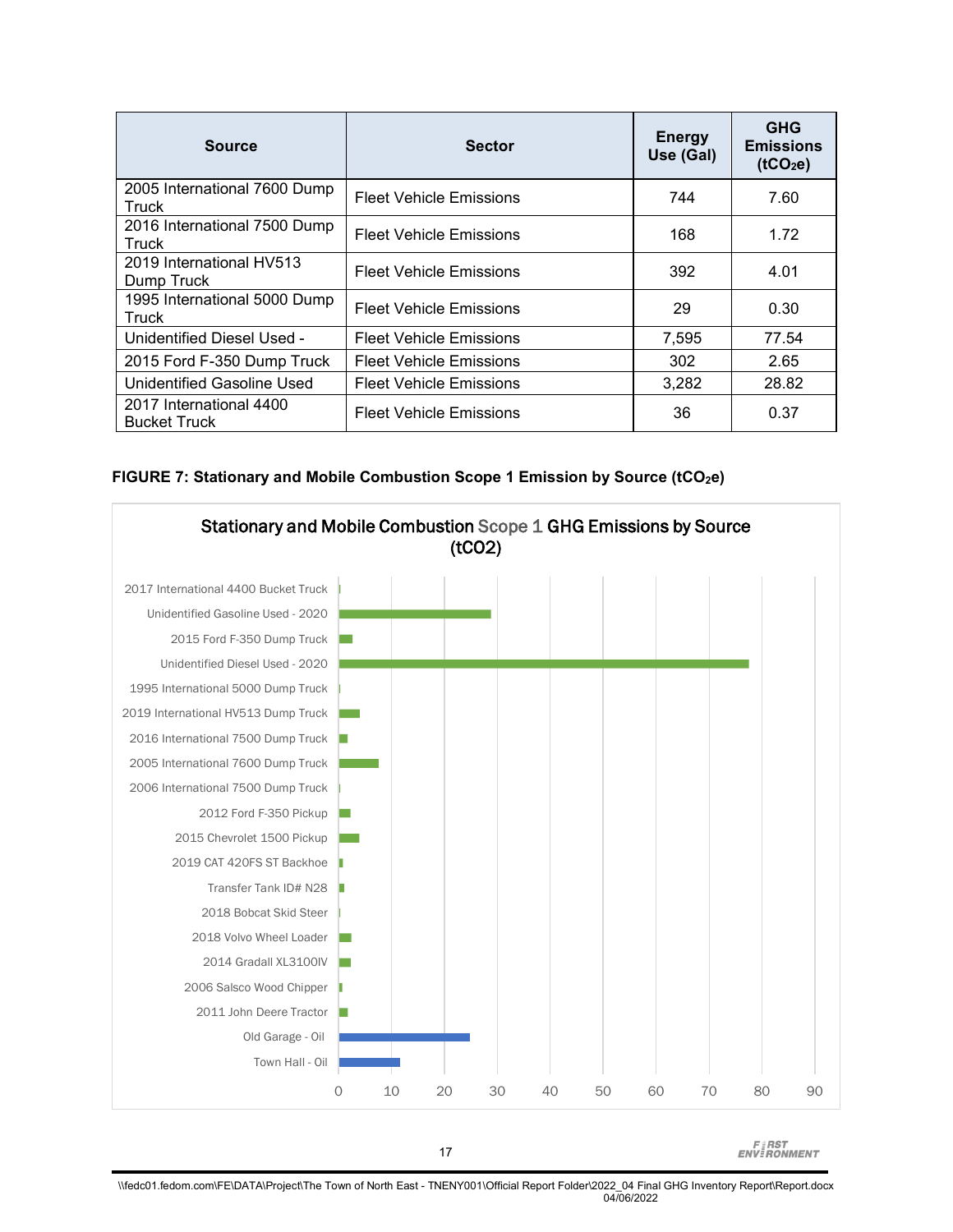### **3.5.2.2 Total Scope 1 Emissions by Source**

The Scope 1 results displayed in a bar diagram:

<span id="page-23-1"></span>



The detailed breakdown above indicates solid waste landfill as responsible for the largest share of emissions.

#### *3.5.3 Scope 2 GHG Emissions – Purchased Electricity*

All Scope 2 emissions reported are from purchased electricity. Total Scope 2 Emissions were quantified as 3.46 metric tonnes  $t$  CO<sub>2</sub>e, including contributions of the following GHGs:

#### <span id="page-23-0"></span>**TABLE 10: Scope 2 GHG Emissions**

| <b>Greenhouse Gas</b> | t GHG    | t $CO2e$     |
|-----------------------|----------|--------------|
| Carbon Dioxide (CO2)  | 3.4469   | 3.447        |
| Methane $(CH4)$       | 0.000252 | <u>በ በበ7</u> |
|                       | 18       |              |

**FIRST**<br>ENVIRONMENT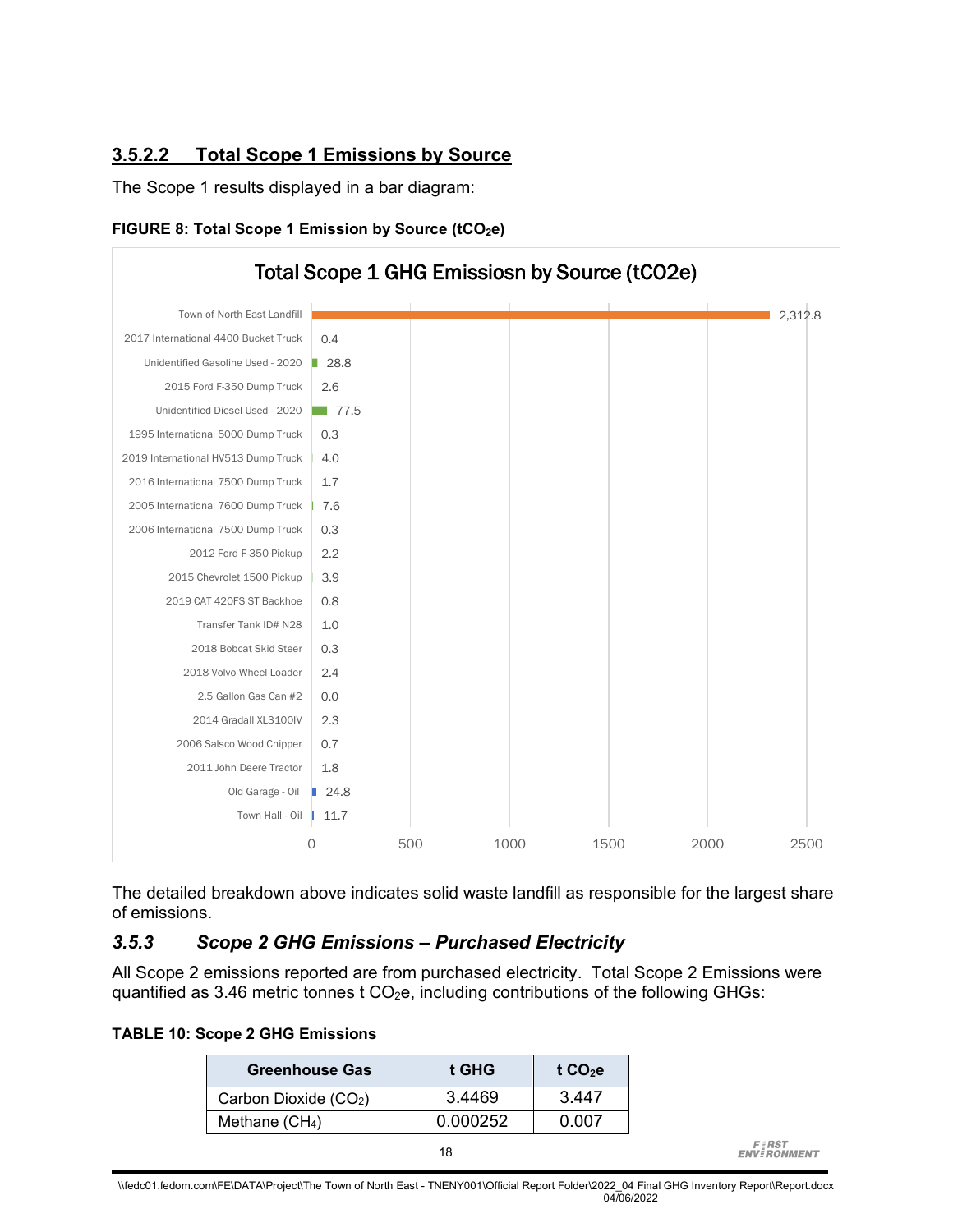|                        | Total     | 3.46   |  |
|------------------------|-----------|--------|--|
| Nitrous Oxide $(N_2O)$ | 0.0000297 | 0.0094 |  |

The distribution of Scope 2 emissions by sector is shown in percentage and in  $tCO<sub>2</sub>e$  in the charts below.

<span id="page-24-0"></span>



### <span id="page-24-1"></span>FIGURE 10: Scope 2 Emissions by Sector (t CO<sub>2</sub>e)



The results indicate that electricity consumption by buildings and facilities is higher than that by street lights.

### *3.5.4 Scope 2 Emissions by Source*

The following table and chart show the Scope 2 emissions from each specific source, as identified in the inventory. For each source, the energy usage responsible for the emissions is also reported, expressed in kWh of electricity used.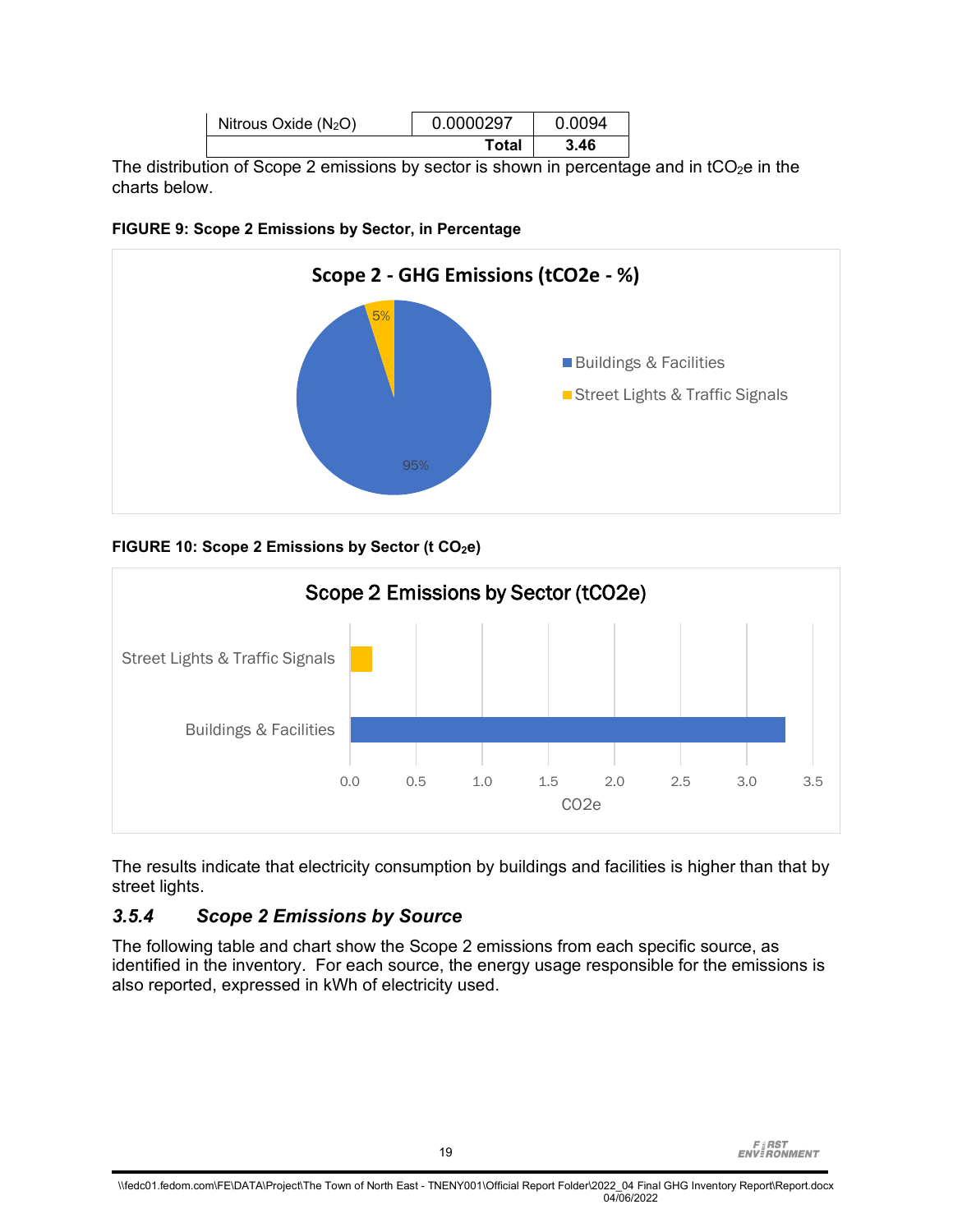<span id="page-25-0"></span>

| <b>Source</b>                    | <b>Sector</b>                          | <b>Energy Use</b><br>(kWh) | <b>GHG</b><br><b>Emissions</b><br>(tCO <sub>2</sub> e) |
|----------------------------------|----------------------------------------|----------------------------|--------------------------------------------------------|
| Town Hall                        | <b>Emissions from Grid Electricity</b> | 22,351                     | 2.37                                                   |
| Salt Shed Area Light             | <b>Emissions from Grid Electricity</b> | 344                        | 0.04                                                   |
| <b>Unheated Storage Garage</b>   | <b>Emissions from Grid Electricity</b> | 2,717                      | 0.29                                                   |
| Old Garage                       | <b>Emissions from Grid Electricity</b> | 5,692                      | 0.60                                                   |
| Town of North East Street Lights | <b>Emissions from Grid Electricity</b> | 1,608                      | 0.17                                                   |

The same results displayed in a bar diagram:

### <span id="page-25-1"></span>**FIGURE 7: Scope 2 Emission by Source (tCO2e)**



The results show that Town Hall is responsible for the majority of the Scope 2 emissions, followed by the Old Garage and Unheated Storage Garage.

### *3.5.5 Scope 3 GHG Emissions*

Total Scope 3 Emissions were not quantified for the GHG Inventory except as required for employee commute. The Town Total Scope 3 Emissions were quantified as 0.52 metric tonnes (t)  $CO<sub>2</sub>e$ .

## **3.6 GHG Inventory Results**

The Town's total Scope 1 GHG emissions for 2020 amounted to metric tonnes carbon dioxide equivalents (t  $CO<sub>2</sub>e$ ). These total emissions consist of stationary combustion, such as fuel oil gas heating; and mobile combustion, such as diesel consumption by the Town fleet vehicles, with an additional small amount associated with refrigerant releases from refrigeration or air conditioning systems. As a point of reference,  $t \, CO<sub>2</sub>e$  is approximately equivalent to the GHG emissions produced by an average passenger vehicle driven miles, according to the US EPA's Greenhouse Gas Equivalencies Calculator.

The Town's total Scope 2 GHG emissions for 2019 amounted to metric tons carbon dioxide equivalents (t  $CO<sub>2</sub>e$ ). These emissions are associated with electricity usage by the Town and are roughly equivalent to the GHG produced from electricity use by homes for one year.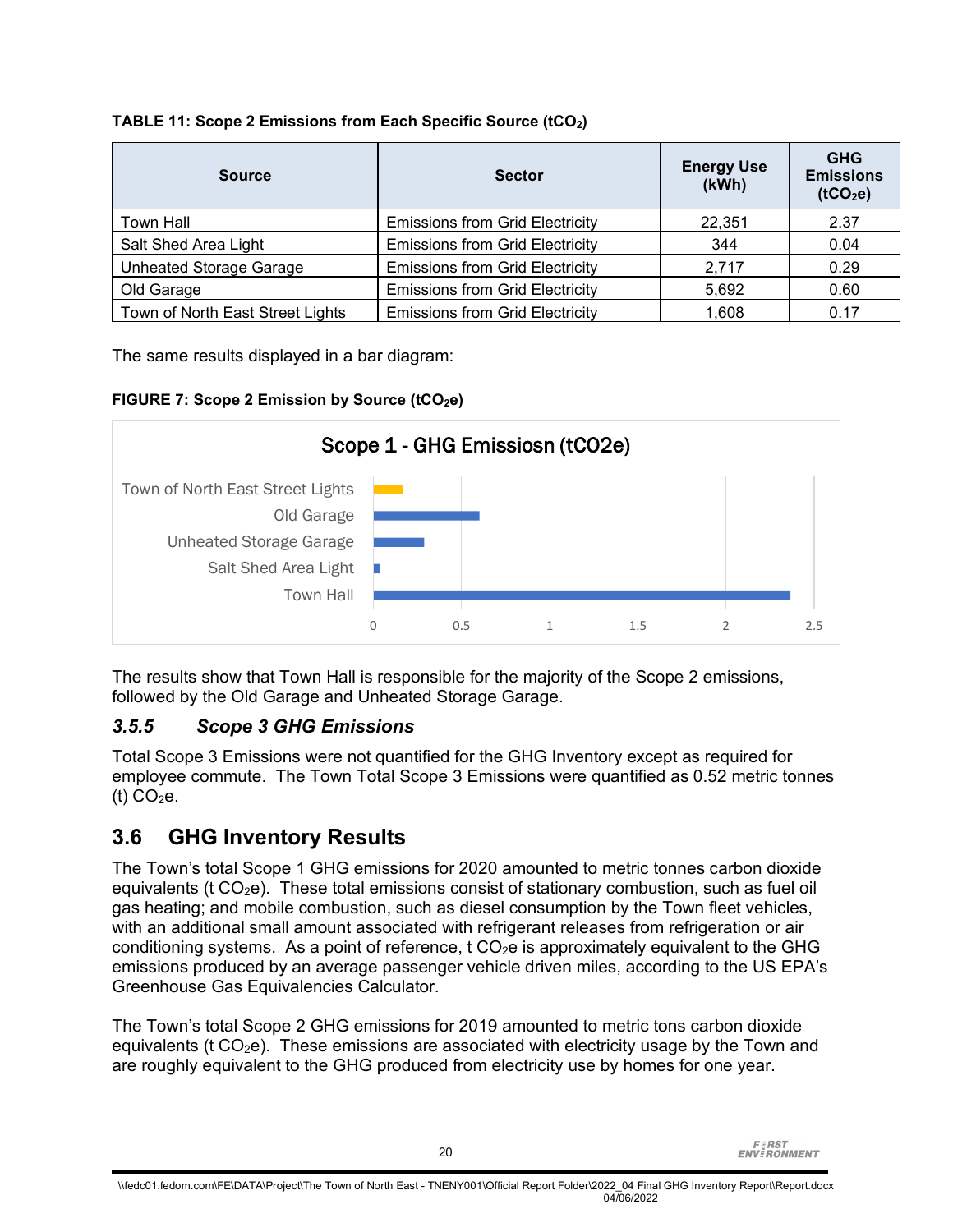#### <span id="page-26-0"></span>TABLE 12: Total GHG Emissions by Scope (tCO<sub>2</sub>e)

| <b>GHG Emissions</b> | tCO <sub>2</sub> e |
|----------------------|--------------------|
| Scope 1 Emissions    | 2,487.87           |
| Scope 2 Emissions    | 3.46               |
| Scope 3 Emissions    | 0.52               |
| Total                | 2.491.85           |

#### <span id="page-26-1"></span>FIGURE 12: Total GHG Emissions by Scope (tCO<sub>2</sub>e)



The distribution of emissions by sector is shown in percentage and in  $tCO_2e$  in the charts below.

<span id="page-26-2"></span>

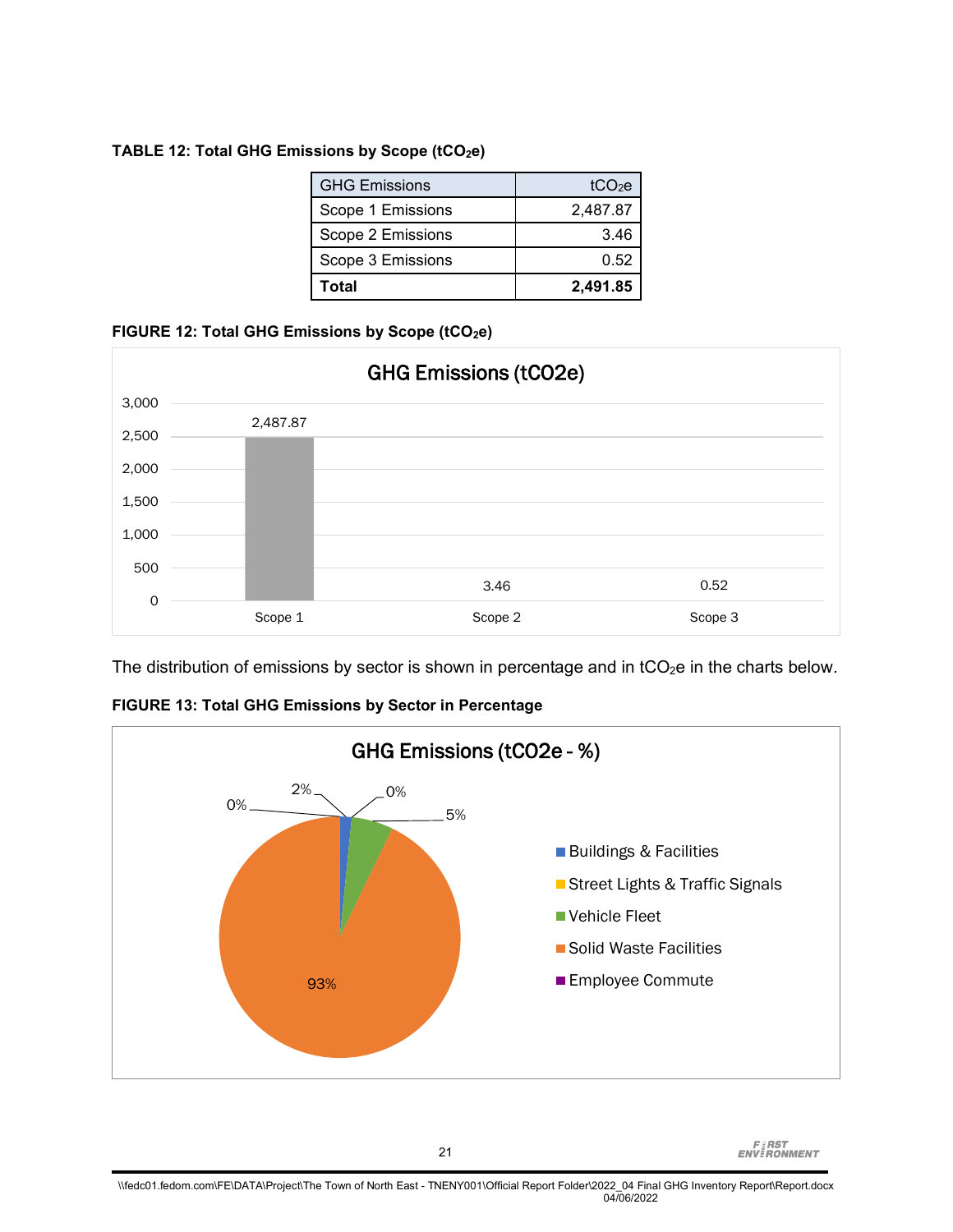

<span id="page-27-0"></span>**FIGURE 14: Total GHG Emissions by Sector (tCO2e)**

The results highlight the predominance of the solid waste landfill as the major source of GHG emissions. The remaining Scope 1 emissions (mobile fuel combustion) from the vehicle fleet and (stationary fuel combustion) from buildings and facilities rank as the next two largest sources. Electricity consumption by buildings and facilities rank fourth, followed by a small amount of electricity consumption by streetlights. Emissions from employee commute makes up the smallest amount of emissions.

For a closer look at the non-landfill emissions, the final three figures are repeated below without the landfill emissions: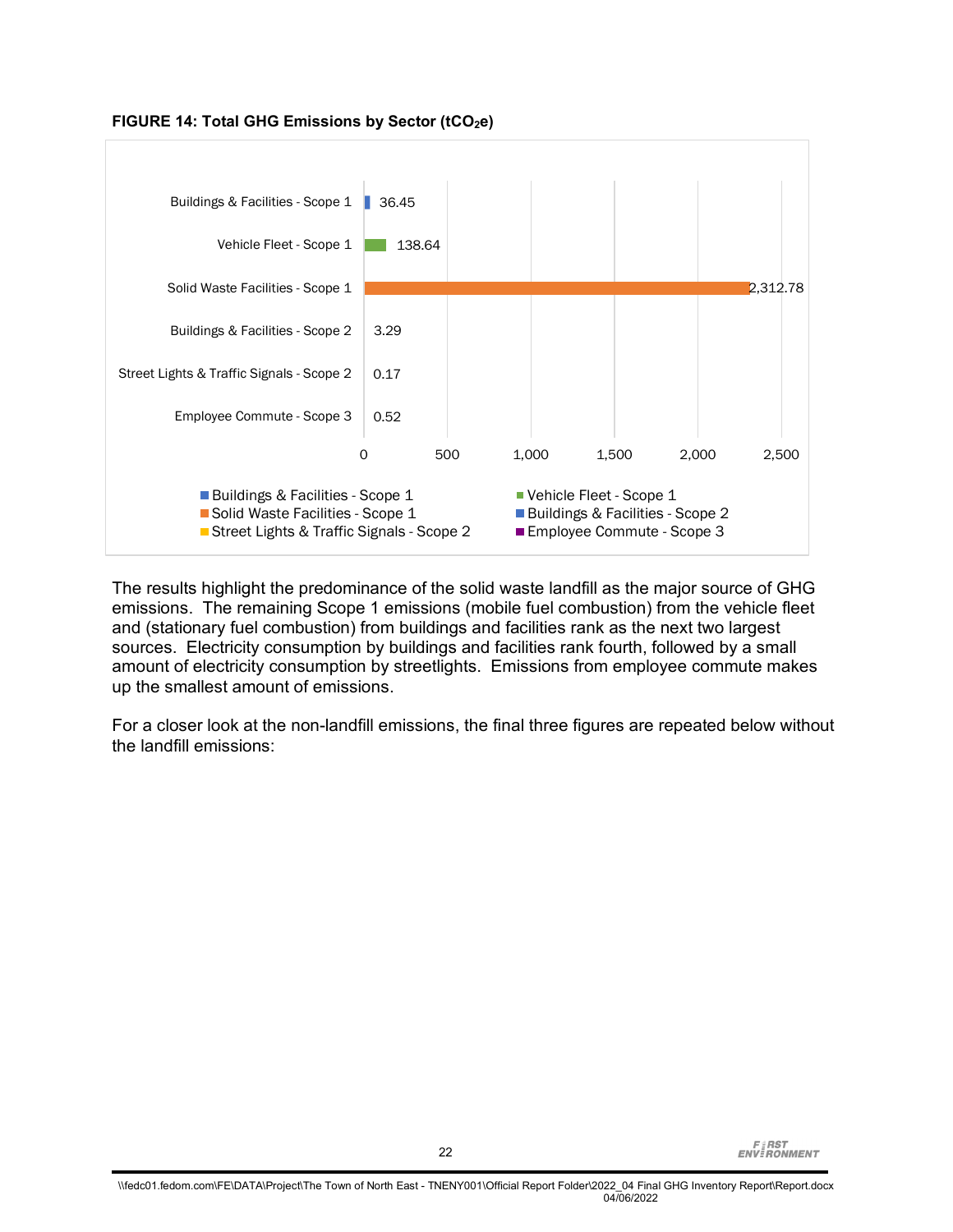

<span id="page-28-0"></span>**FIGURE 15: GHG Emissions by Scope, Without Landfill (tCO2e)**



<span id="page-28-1"></span>**FIGURE 16: GHG Emissions by Sector, Without Landfill, in Percentage**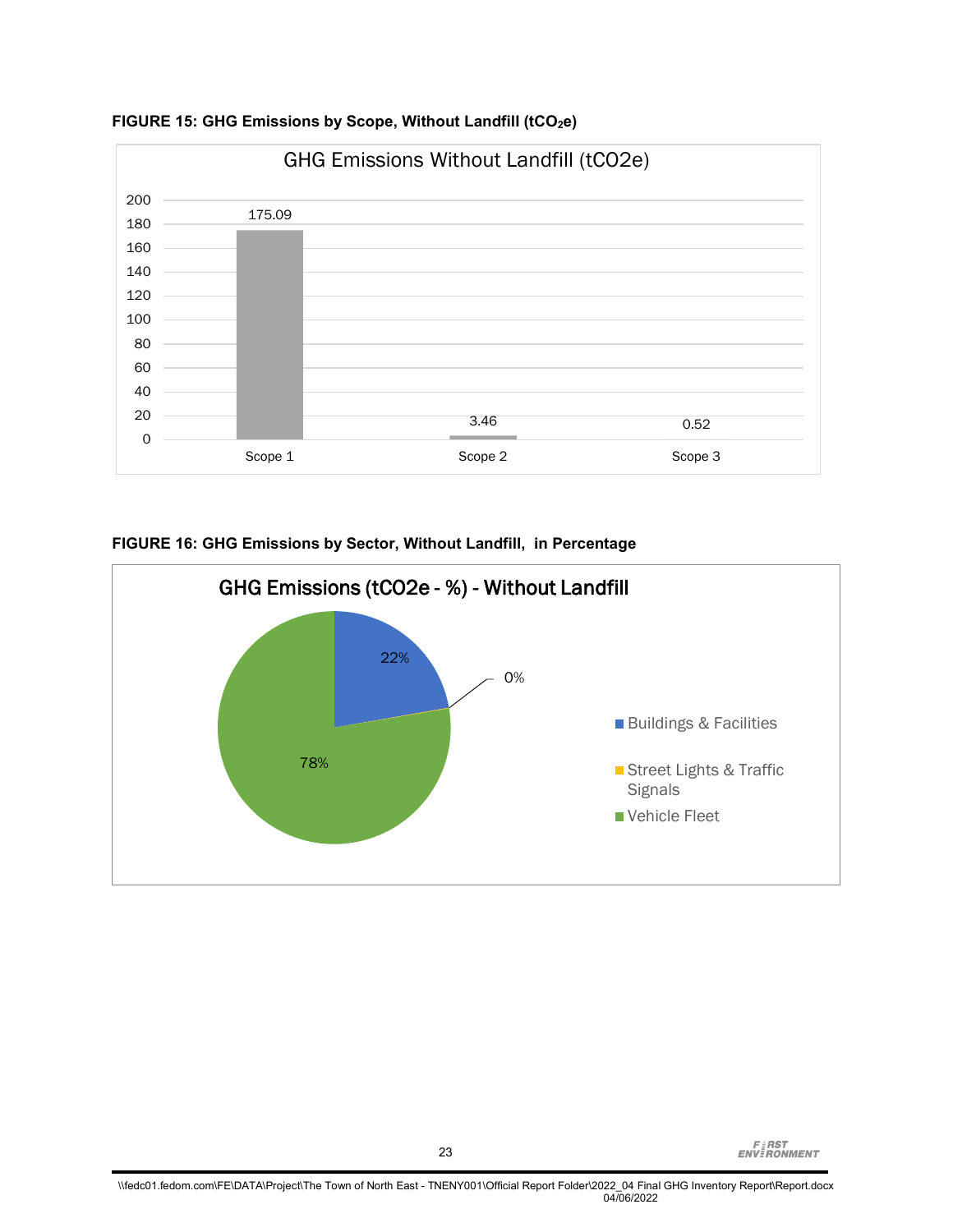

#### <span id="page-29-0"></span>**FIGURE 17: GHG Emissions by Sector, Without Landfill (tCO2e)**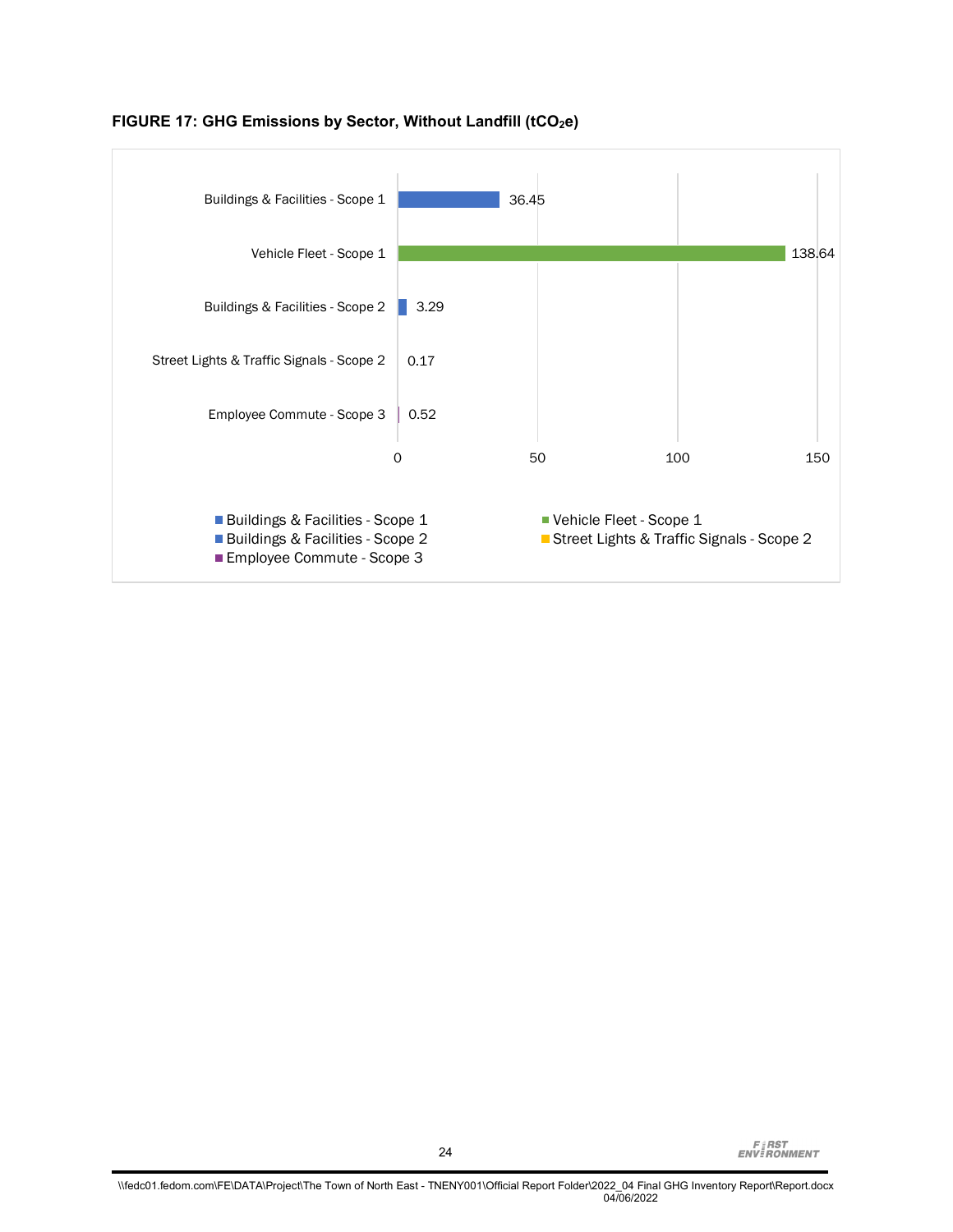# **4. GHG Inventory Base Year**

A GHG inventory base year provides a standardized point of reference against which future inventories can be compared to identify changes, such as reductions, or track progress toward an emission goal or action plan. The Town has selected year 2020 as the GHG inventory base year.

# **4.1 GHG Inventory Forecast**

Once the Base Year has been selected, the next step is to select one or multiple future years by which the Town wishes to reach certain emissions reduction goals. The GHG emissions for that future year are estimated presuming Business As Usual (BAU) growth of emissions from the base year. BAU refers to a scenario where the Town pursues no measures or actions aimed at reducing energy consumption and GHG emissions.

The Town has selected to develop BAU projections of GHG emissions inventory at 1-, 5-, and 10-year intervals from the Base Year. Emissions forecast for each one of these target years will be used as baseline to select appropriate reduction targets and to evaluate the actual results that could be achieved by implementing various reduction measures.

In order to develop the BAU scenario, First Environment evaluated several factors that could affect the GHG emissions independently from any action planned and implemented by the town. Among the many possible factors, the following were reviewed for analysis and discussion:

- weather data normalization:
- Town of North East Demographic Trends;
- energy use in NYS;
- carbon intensity of electric grid in NYS.

## **4.2 Weather Data Normalization**

The Town's location in the Hudson Valley makes its energy and fuel use, as well as its GHG emissions in a given year, dependent upon the weather experienced during that year, both in terms of temperature and precipitation. Besides average temperature, the number of Heating Degree Days (HDD) and Cooling Degree Days (CDD) are useful parameters frequently used to compare energy usage in buildings. HDD is the number of degrees that a day's average temperature is below 65°F, which is the reference temperature below which buildings need to be heated. When the mean daily temperature is above 65°F, HDD is zero. Similarly, CDD data can be used to estimate the energy required for cooling and is defined as the number of degrees that a day's average temperature is above 65°degrees. When the mean daily temperature is lower than 65°F, CDD is zero.

Due to the complexity of modeling the normalization to HDD/CDD and its possible effects on fuels, electricity consumption and therefore GHG emission, no quantitative correction of the 2020 GHG inventory is being performed.

## **4.3 Town of North East Demographic Trends**

One factor that could indirectly affect the LGO GHG emissions could be the Town demographic trend in the next decades. While it is unlikely a direct relation, it is reasonable to link the GHG emissions to the demographic trends, assuming for example that a considerable increase in the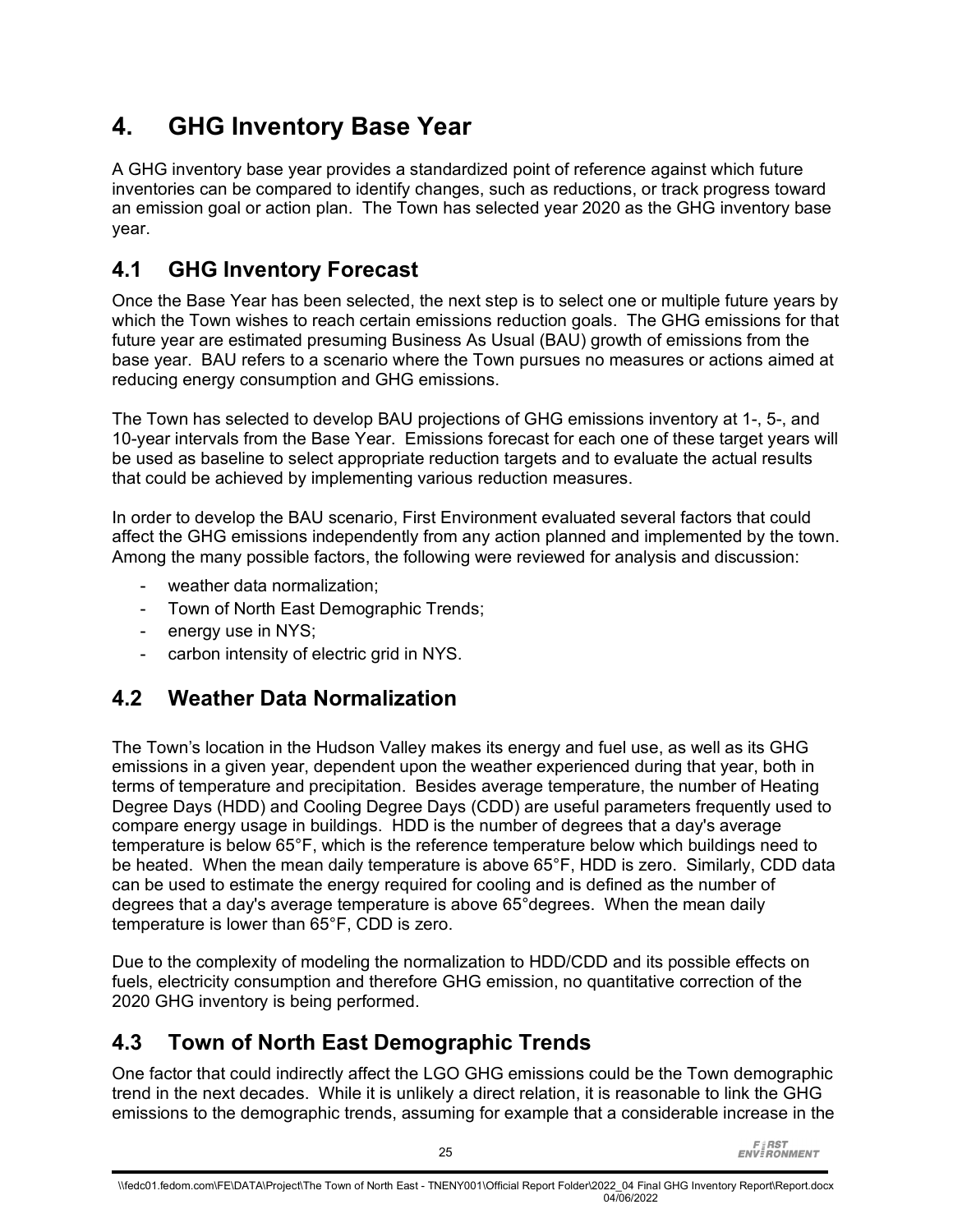Town population would lead to an increase in the size of the LGO infrastructure, service fleet, road maintenance and repairs services, Town staff, etc.

Demographic projections specific for the Town of North East could not be sourced, so an estimate of actual population trend for the Town were inferred from a combination of Dutchess County population projections and North East historical trend.

The following data is extracted from a study conducted by Cornell University, Program on Applied Demographics<sup>[3](#page-31-2)</sup>, providing projection of population growth in New York State from 2010 to 2035. The data is organized by County and the results for Dutchess County are reported in the table below.

<span id="page-31-0"></span>**TABLE 5: Dutchess County Population Growth Projections 2010 - 2035**

| Year                        | 2010    | 2015    | 2020    | 2025    | 2030    | 2035     | 2040    |
|-----------------------------|---------|---------|---------|---------|---------|----------|---------|
| <b>Projected Population</b> | 297,488 | 303.374 | 309,985 | 316.091 | 320.734 | 323.935  | 326,402 |
| Variation                   |         | 5.886   | 6.611   | 6.106   | 4.643   | 3.201    | 2.467   |
| Variation %                 |         | 1.98%   | 2.18%   | 1.97%   | 1.47%   | 1.00%    | 0.76%   |
| Variation %/year            |         | 0.40%   | 0.44%   | 0.39%   | 0.29%   | $0.20\%$ | 0.15%   |

The demographic projection shows an increase in population in the county at an annual rate of  $-0.4\%$  until 2025 then decreasing to 0.2-0.15 percent.

The following US Census information for North East illustrates the population trend from 1970 to 2020, showing population fluctuations but no steady increase or decrease.

<span id="page-31-1"></span>

| TABLE 14: Town of North East Population Historical Data 1970 - 2020 |  |  |  |  |  |  |  |  |
|---------------------------------------------------------------------|--|--|--|--|--|--|--|--|
|---------------------------------------------------------------------|--|--|--|--|--|--|--|--|

| Year                  | 1970  | 1980  | 1990     | 2000  | 2010  | 2020     |
|-----------------------|-------|-------|----------|-------|-------|----------|
| North East Population | 2.730 | 2.877 | 2.871    | 2,993 | 3,021 | 2,971    |
| Variation             |       | 147   | -6       | 122   | 28    | -50      |
| Variation %           |       | 5.38% | $-0.21%$ | 4.25% | 0.94% | $-1.66%$ |
| Variation %/year      |       | 0.54% | $-0.02%$ | 0.42% | 0.09% | $-0.17%$ |

*Source: U.S. Census Bureau, Estimates Program*

The historical data seems to indicate that Town is not yet following the population growth projected for the County. It does not seem like the potential Town's population change trend will be significant in the next 10 years and, as such, the demographic trends are not going to be included in the GHG inventory forecast.

## **4.4 Energy Consumption in NYS**

The U.S. Energy Information Administration (EIA) provides a large amount of information on energy and fuel usage in the U.S., detailed according to numerous parameters, such as economic sectors, user categories, and geographic location. Both historic and forecast data is

<span id="page-31-2"></span><sup>3</sup> https://pad.human.cornell.edu/counties/projections.cfm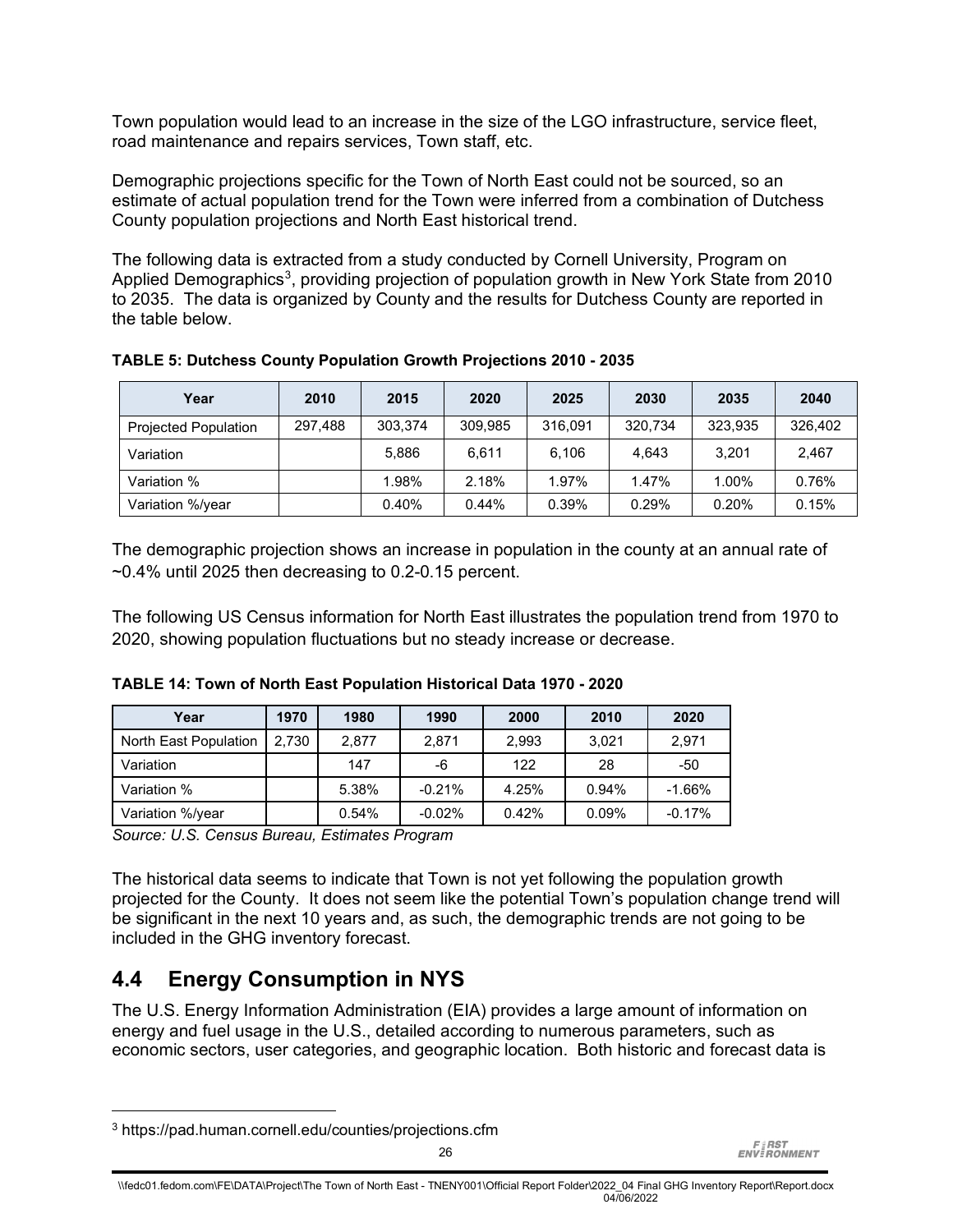available and the latter was reviewed to extrapolate energy usage change trends that could be useful to project Town energy use and GHG emissions in the future.

In particular, data from the "2021 EIA Energy Outlook<sup>[4](#page-32-1)</sup>" detailing New England region projected energy consumption for 2020 to 20[5](#page-32-2)0<sup>5</sup> were reviewed and the CAGR calculated.

The following change rates were identified for use in the Town's GHG 10 year inventory forecast for the period from 2020 to 2031:

| <b>GHG Inventory</b><br><b>Sector</b> | <b>Energy Source</b>  | Projected<br><b>Consumption Change</b><br>Rate (%/year) | <b>Information Source</b>              |
|---------------------------------------|-----------------------|---------------------------------------------------------|----------------------------------------|
| <b>Buildings and</b>                  | Electricity           | $-0.03%$                                                | <b>EIA Forecast for Residential</b>    |
| <b>Facilities</b>                     | Consumption           |                                                         | <b>Commercial Energy Use</b>           |
| <b>Buildings and</b>                  | Distillate Fuel Oil - | $-2.87%$                                                | <b>EIA Forecast for Residential</b>    |
| <b>Facilities</b>                     | Stationary            |                                                         | <b>Commercial Energy Use</b>           |
|                                       |                       | $-1.51%$                                                | EIA Forecast for Transportation        |
| Fleet                                 | Gasoline              |                                                         | <b>Energy Use</b>                      |
|                                       |                       | $-0.78%$                                                | <b>EIA Forecast for Transportation</b> |
| Fleet                                 | <b>Diesel</b>         |                                                         | <b>Energy Use</b>                      |
|                                       |                       | $-0.78%$                                                | <b>EIA Forecast for Transportation</b> |
| Fleet                                 | Construction          |                                                         | <b>Energy Use</b>                      |

<span id="page-32-0"></span>**TABLE 15: EIA Energy Outlook Consumption for 2017 to 2028**

It can be observed that in general, the projected consumption trends show a decrease in energy usage in both stationary and mobile sources.

## **4.5 Carbon Intensity of Electricity Grid in NYS**

Besides the data on energy consumption, key factors that will affect the GHG inventory result are the specific emission factors of the various energy sources included in the inventory.

In order to simplify the approach, we assumed that fuel emission factors would not change in the near future. This is reasonable since fuel emission factors are strictly linked to the chemical composition of fuels and these are not projected to change significantly in the near future.

The electricity grid emission factors are instead steadily decreasing due to increase of renewable energy generation and shift from coal to natural gas for the fossil fuel portion. On the other hand, the steady decrease of nuclear energy in the generation mix could lead to a temporary increase in grid emissions before sufficient renewable energy is deployed to replace the lost generation power.

The forecast of the grid emission factor considers the historical trend of the NYSERDA GHG factor for NYS, from 2010 to 2014, published in the CSC guidance for Community GHG

<span id="page-32-4"></span><span id="page-32-3"></span><span id="page-32-2"></span><span id="page-32-1"></span><sup>4</sup> https://www.eia.gov/outlooks/aeo/

<sup>5</sup> https://www.eia.gov/outlooks/aeo/data/browser/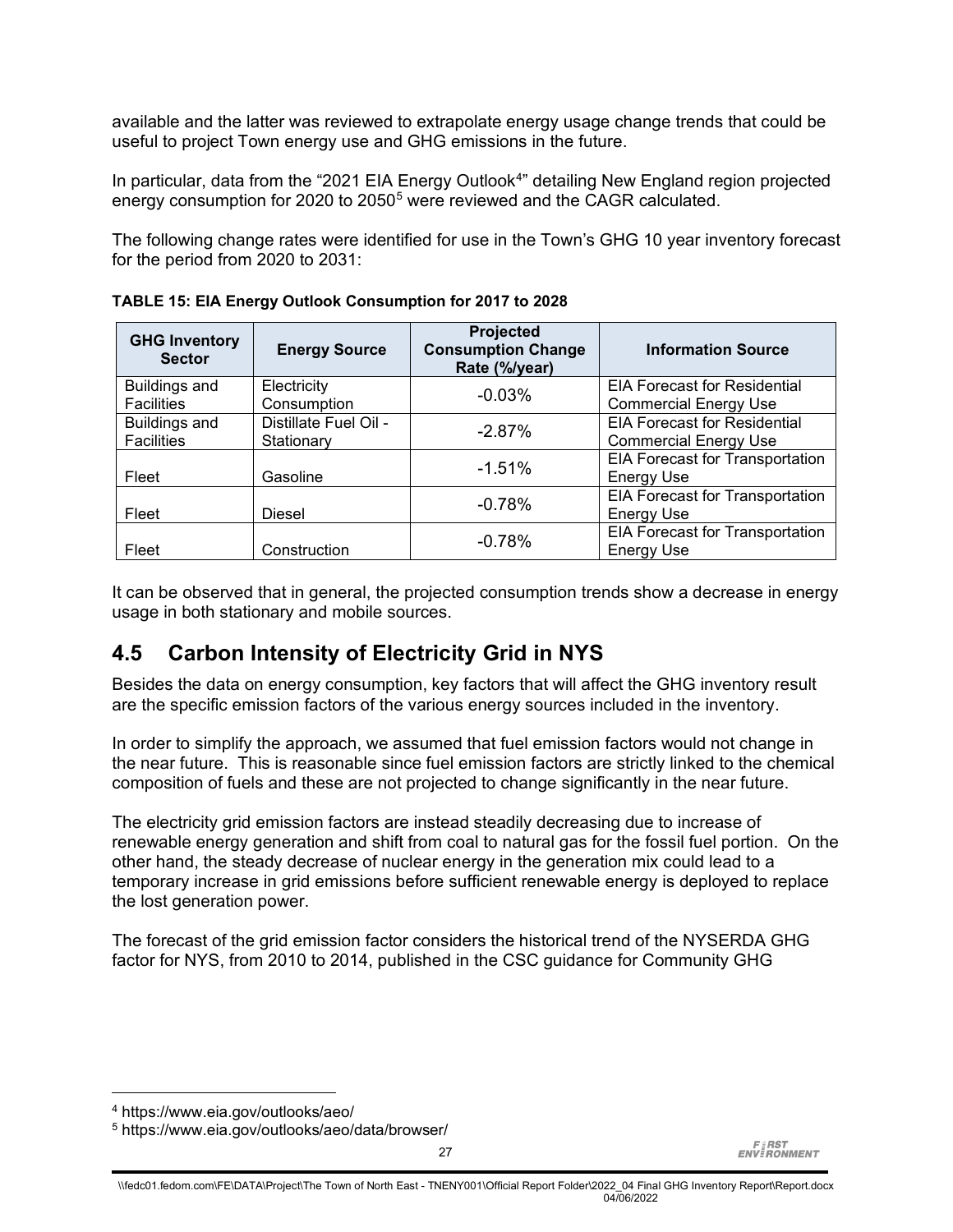inventories<sup>[6](#page-32-3)</sup> and U.S. EPA eGRID emission intensity data for electricity generation in the New York Upstate subregion, from 2010 to 2020<sup>7</sup>.

| Year | <b>Grid Emission Factor (Ibs</b><br>CO <sub>2</sub> e/MWh) | <b>Annual Rate of</b><br>change (%/year) |
|------|------------------------------------------------------------|------------------------------------------|
| 2010 | 826                                                        |                                          |
| 2011 | 826                                                        |                                          |
| 2012 | 625                                                        | $-6.73%$                                 |
| 2013 | 625                                                        |                                          |
| 2014 | 625                                                        |                                          |

#### <span id="page-33-0"></span>**TABLE 16: NYSERDA New York Average Grid Carbon Intensity**

The CAGR calculated for the short period was -6.73 percent annual percent rate of decrease. Because of the short timeframe of historical data available and the significant rate decrease, the data was compared to U.S. EPA's eGRID emission intensity data for electricity generation in the New York Upstate subregion, from 2010 to 2020.

<span id="page-33-1"></span>

|  | TABLE 17: NYS Estimated GHG Emissions from Fuel Combustion - Electricity Generation |  |  |  |
|--|-------------------------------------------------------------------------------------|--|--|--|
|--|-------------------------------------------------------------------------------------|--|--|--|

| Year | <b>GHG Emissions</b><br>(lbs $CO2e/MWh$ ) | <b>Annual Rate of</b><br>change (%/year) | <b>Annual Rate applied</b><br>in forecast |  |  |  |
|------|-------------------------------------------|------------------------------------------|-------------------------------------------|--|--|--|
| 2010 | 548.37                                    | $-5.7\%$                                 | $-5.7 \%$                                 |  |  |  |
| 2020 | 234.5                                     |                                          |                                           |  |  |  |

The latest eGRID information show a somewhat lower rate of decarbonization compared to the older NYSERDA information. Nonetheless, this data confirms the steady decrease of GHG emissions from energy generation on a long-time span of historical data. It must also be taken into account that the 2020 eGRID information was used in calculating the inventory's Scope 2 emissions. For consistency, the eGRID compound rate of -5.7 percent/year is deemed more appropriate to reflect the decreasing trend of the electric grid carbon intensity and apply it to forecast the Town's GHG Inventory for the next 10 years.

 $6$  http://www.dec.ny.gov/docs/administration\_pdf/ghgguide.pdf

<sup>7</sup> US EPA eGRID 2014 (Calendar Year 2010) Summary Tables,

[https://19january2017snapshot.epa.gov/energy/egrid-2014-summary-tables\\_.html](https://19january2017snapshot.epa.gov/energy/egrid-2014-summary-tables_.html) and eGRid 2020 Summary Tables, [Summary Data | US EPA.](https://www.epa.gov/egrid/summary-data)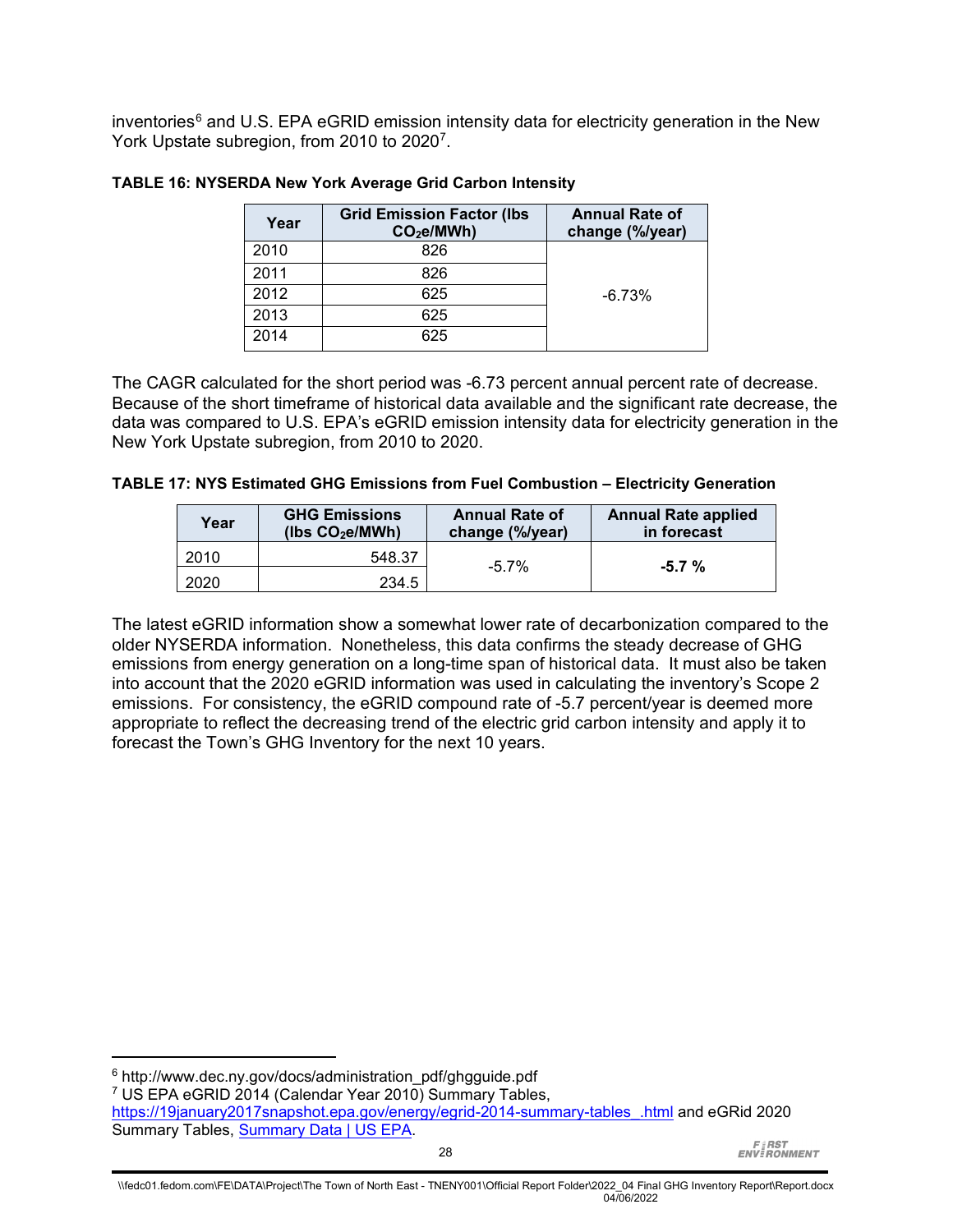# **5.0 GHG Inventory Forecast: Business as Usual**

As previously mentioned, a BAU forecast refers to a scenario where the Town pursues no measures or actions aimed at reducing energy consumption and GHG emissions. Two factors were identified that could potentially affect the BAU scenario, and both were included in a detailed analysis: 1) EIA Energy Consumption Trend and 2) Electricity Grid Carbon Intensity Variation

## **5.1 BAU – EIA Energy Consumption Trend and Electricity Grid Carbon Intensity Variation**

This forecast presumes no significant changes in Town emissions due to weather or population trends. This forecast applies the EIA 2020-2050 energy consumption outlook trends (decreasing) to the various categories of energy and emissions included in the Town's GHG inventory base year. This forecast also applies the expected decrease in carbon intensity of the NYS electricity grid, projected at –5.7 percent/year, thus reducing the electricity grid EF.

While this forecast does not specify any specific reduction implemented by the Town government, the actions are somewhat implied within the EIA projections where the decrease in energy consumption and associated emissions is predicted as a consequence of technology advancement, mandated stricter energy efficiency, emissions requirements at Local, State and Federal level, and behavioral changes by end-users in the community. The reduction due to projected consumption change could be significant for both Scope 1 and Scope 2 emissions.

This BAU forecast also benefits from the progressive de-carbonization of the NYS grid electricity. Therefore, achieving the reduction targets will be in part facilitated by the measures implemented by the electric utilities at state level. The reduction due to the progressive decarbonization of the NYS grid electricity will be important for Scope 2 emission, but it will have no effect on Scope 1 emissions.

As such, this scenario should be interpreted as a prediction of the results that could be achieved by the Town if it correctly plans and implements measures in line with the expected trend in energy efficiency, renewable energy, and general technology advancement.

| <b>Scope</b> | <b>Source</b>                       | 2020 | 2021 | 2022 | 2023 | 2024 | 2025 | 2026 | 2027 | 2028 | 2029 | 2030 | 2031 |
|--------------|-------------------------------------|------|------|------|------|------|------|------|------|------|------|------|------|
| Scope 1      | Buildings -<br>Fuel Oil<br>No. 2    | 36   | 35   | 34   | 33   | 32   | 32   | 31   | 30   | 29   | 28   | 27   | 26   |
| Scope 1      | Fleet<br>Vehicle -<br>Gasoline      | 38   | 37   | 36   | 36   | 35   | 35   | 34   | 34   | 33   | 33   | 32   | 32   |
| Scope 1      | Fleet<br>Vehicle -<br><b>Diesel</b> | 92   | 91   | 90   | 90   | 89   | 88   | 88   | 87   | 86   | 86   | 85   | 84   |
| Scope 1      | Fleet-<br>Small<br>Utility          | 3    | 3    | 3    | 3    | 3    | 3    | 3    | 3    | 3    | 3    | 3    | 3    |

#### <span id="page-34-0"></span>**TABLE 18: BAU – EIA Energy Consumption Trend, Electricity Grid EF Variation - GHG Emissions 2020 – 2031 (tCO2e)**

29

**FIRST**<br>ENVIRONMENT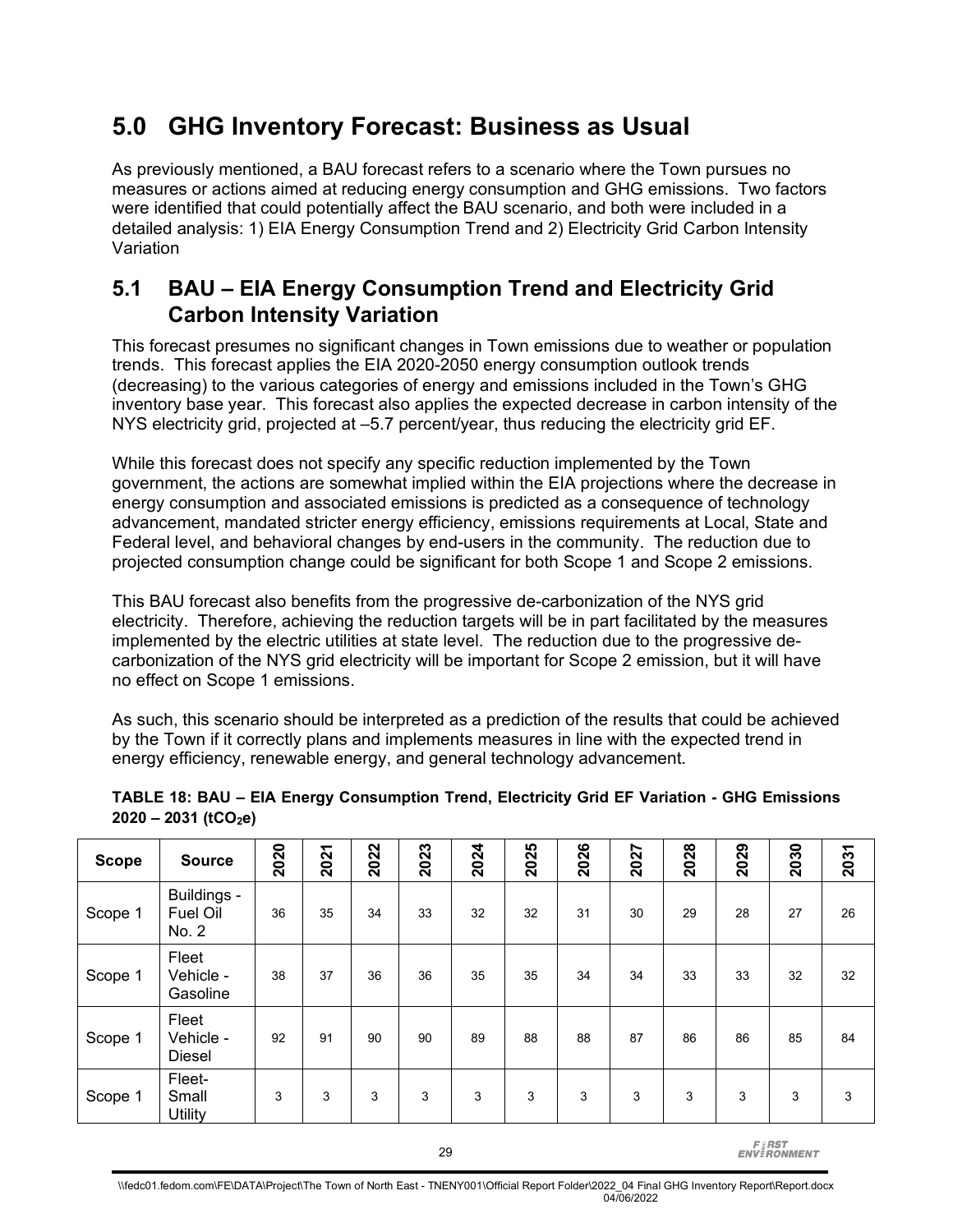| <b>Scope</b> | <b>Source</b>                           | 2020  | 2021        | 2022  | 2023     | 2024  | 2025           | 2026        | 2027        | 2028        | 2029     | 2030           | 2031           |
|--------------|-----------------------------------------|-------|-------------|-------|----------|-------|----------------|-------------|-------------|-------------|----------|----------------|----------------|
| Scope 1      | Fleet-<br>Large<br>Utility              | 6     | 6           | 6     | 6        | 6     | 6              | 6           | 6           | 6           | 6        | 6              | 6              |
| Scope 1      | Landfill -<br>Waste in<br>Place         | 2,313 | 2,200       | 2,093 | 1,991    | 1,894 | 1,801          | 1,713       | 1,630       | 1,550       | 1,475    | 1,403          | 1,334          |
| Scope 2      | Buildings -<br>Electricity<br>Energy    | 3     | 3           | 3     | 3        | 3     | $\overline{2}$ | 2           | 2           | 2           | 2        | $\overline{2}$ | $\overline{2}$ |
| Scope 2      | Streetlights<br>- Electricity<br>Energy | 0     | $\mathbf 0$ | 0     | $\Omega$ | 0     | $\Omega$       | $\mathbf 0$ | $\mathbf 0$ | $\mathbf 0$ | $\Omega$ | $\Omega$       | 0              |

#### <span id="page-35-0"></span>**TABLE 19: BAU - EIA Energy Consumption Trend, Electricity Grid EF Variation - GHG Emissions 2020 – 2031 by Scope (tCO2e)**

|                                                      | 2020  | ᠇<br>202 | 2022  | 2023  | 4<br><b>202</b> | <b>IQ</b><br>202 | ဖ<br><b>202</b> | r<br><b>202</b> | $\infty$<br><b>202</b> | 2029  | 0<br>ო<br>ິຊ | ᠆<br><b>203</b> |
|------------------------------------------------------|-------|----------|-------|-------|-----------------|------------------|-----------------|-----------------|------------------------|-------|--------------|-----------------|
| <b>Total Scope 1</b><br>Emissions (tCO2e)            | 2.488 | 2,372    | 2.262 | 2.159 | 2,059           | 1,965            | 1,875           | 1.790           | 1.707                  | 1,631 | 1,556        | 1,485           |
| <b>Total Scope 2</b><br>Emissions (tCO2e)            | 3     | 3        | 3     | 3     | 3               | 2                | 2               | 2               | 2                      | 2     | 2            | 2               |
| Total Scope 1 & 2<br><b>GHG Emissions</b><br>(tCO2e) | 2.491 | 2,375    | 2.265 | 2,162 | 2,062           | ,967             | 1,877           | 1.792           | 1.709                  | 1,633 | 1,558        | 1,487           |

#### <span id="page-35-1"></span>**TABLE 20: BAU - EIA Energy Consumption Trend, Electricity Grid EF Factor Variation - GHG Emissions Variation to Base Year 2020 (%)**

|                                                                     | 0<br><b>202</b> | ᠆<br>$\sim$<br>ິຊ | $\sim$<br>N<br>0<br>$\bar{\mathbf{N}}$ | 2023   | 4<br><b>202</b> | <b>IQ</b><br>202 | ဖ<br><b>202</b> | r<br>202 | $\infty$<br>N<br>0<br>$\bar{\mathbf{N}}$ | 2029   | 0<br>က<br>$\bullet$<br>$\bar{\mathbf{N}}$ | 2031   |
|---------------------------------------------------------------------|-----------------|-------------------|----------------------------------------|--------|-----------------|------------------|-----------------|----------|------------------------------------------|--------|-------------------------------------------|--------|
| Scope 1 change to<br>2020 Baseline (%)                              | 0%              | -5%               | $-9%$                                  | $-13%$ | $-17%$          | $-21%$           | $-25%$          | $-28%$   | $-31%$                                   | $-34%$ | $-37%$                                    | $-40%$ |
| Scope 2 change to<br>2020 Baseline (%)                              | 0%              | $0\%$             | $0\%$                                  | $0\%$  | 0%              | $-33%$           | $-33%$          | $-33%$   | $-33%$                                   | $-33%$ | $-33%$                                    | $-33%$ |
| <b>Total GHG</b><br><b>Emissions change to</b><br>2020 Baseline (%) | 0%              | -5%               | $-9%$                                  | $-13%$ | $-17%$          | $-21%$           | $-25%$          | $-28%$   | $-31%$                                   | $-34%$ | $-37%$                                    | $-40%$ |

The results of the forecast are also shown in the charts below: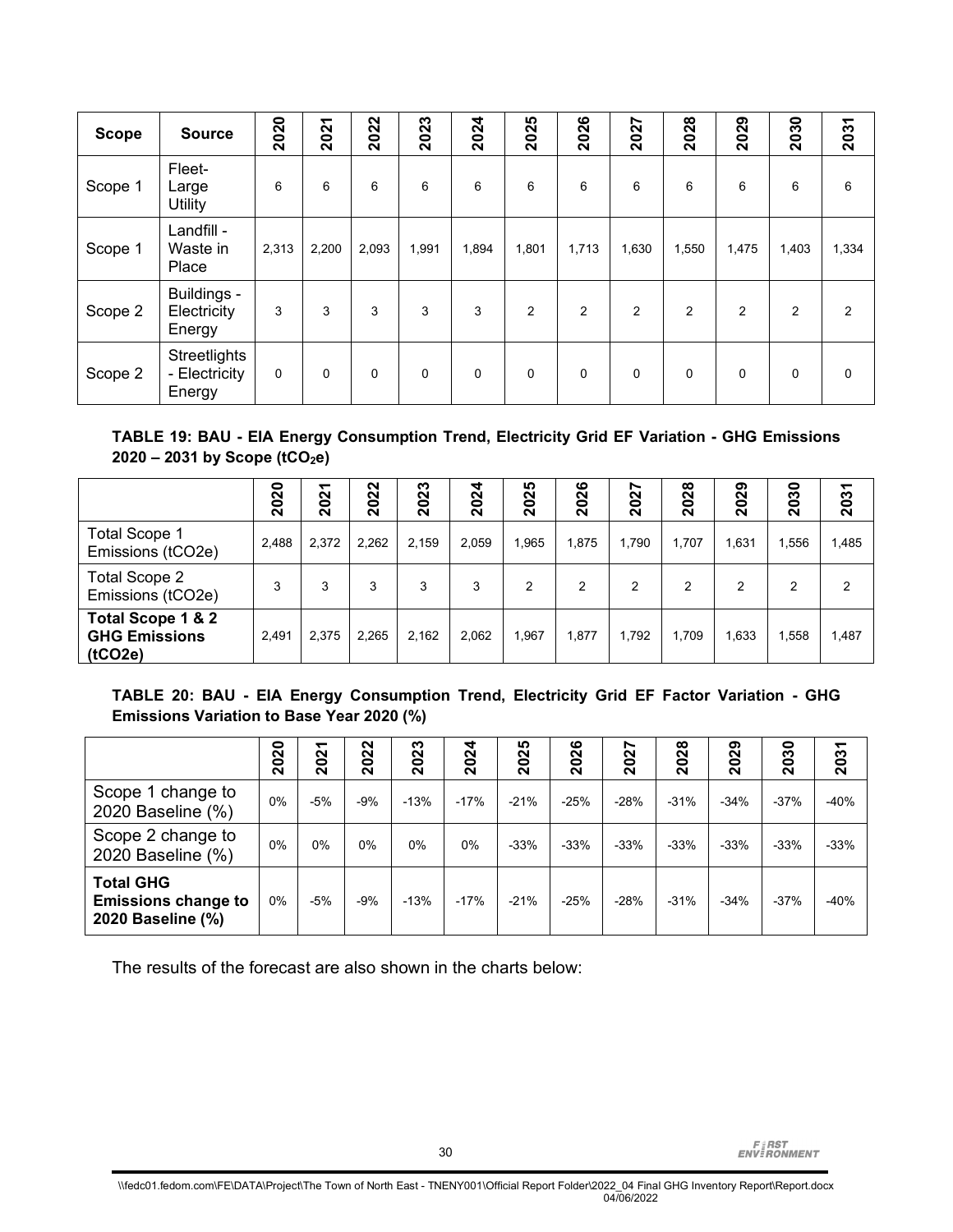<span id="page-36-0"></span>**FIGURE 18: BAU – EIA Energy Consumption Trend, Electricity Grid EF Variation - GHG Emissions 2020 – 2031 (tCO2e) – Without Landfill** 



**FIRST**<br>ENVIRONMENT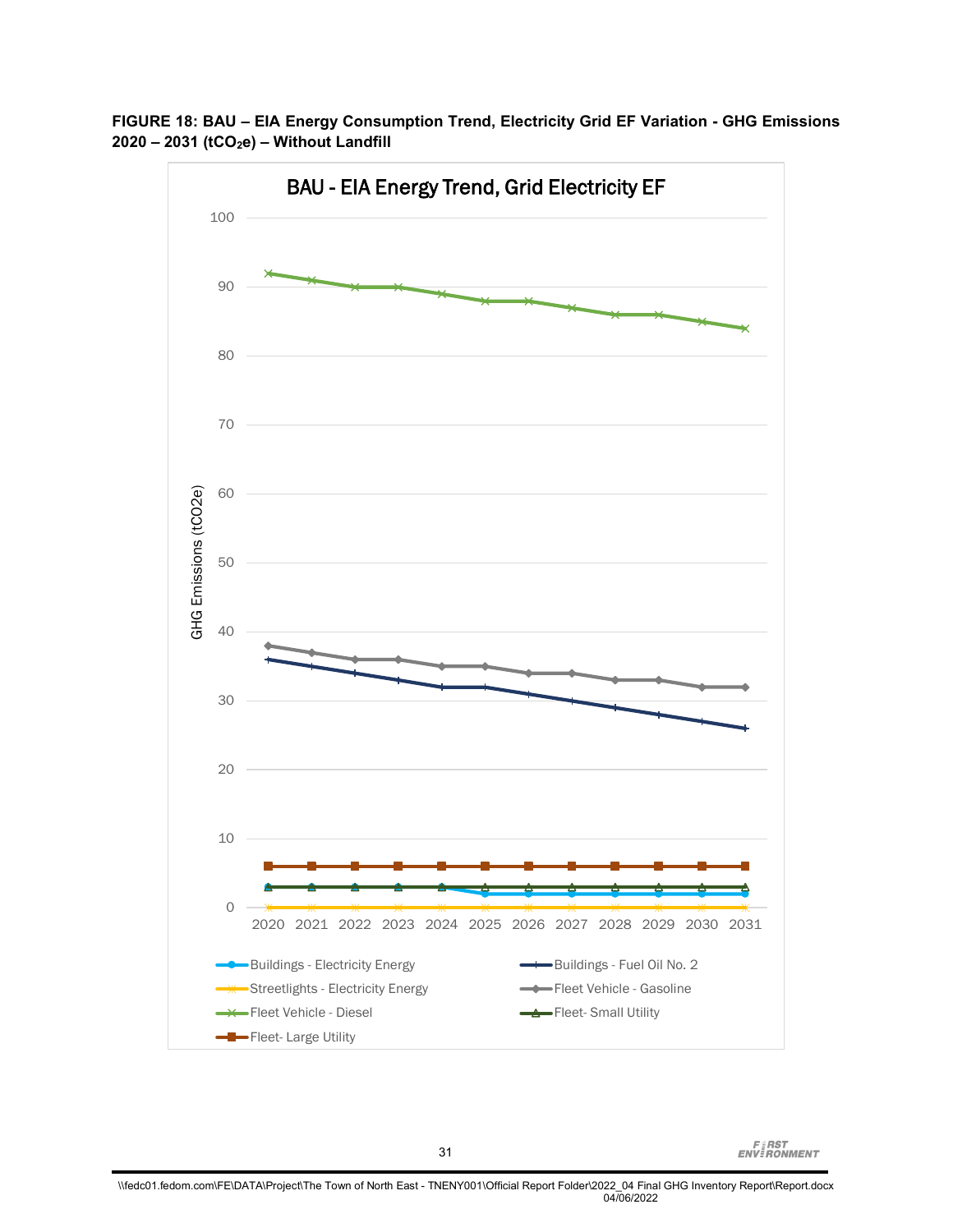**FIGURE 19: BAU - EIA Energy Consumption Trend, Electricity Grid EF Variation - GHG Emissions 2020 – 2031 by Scope (tCO2e)**



<span id="page-37-0"></span>**FIGURE 20: BAU - EIA Energy Consumption Trend, Electricity Grid EF Factor Variation - GHG Emissions Variation to Base Year 2020 (%)**

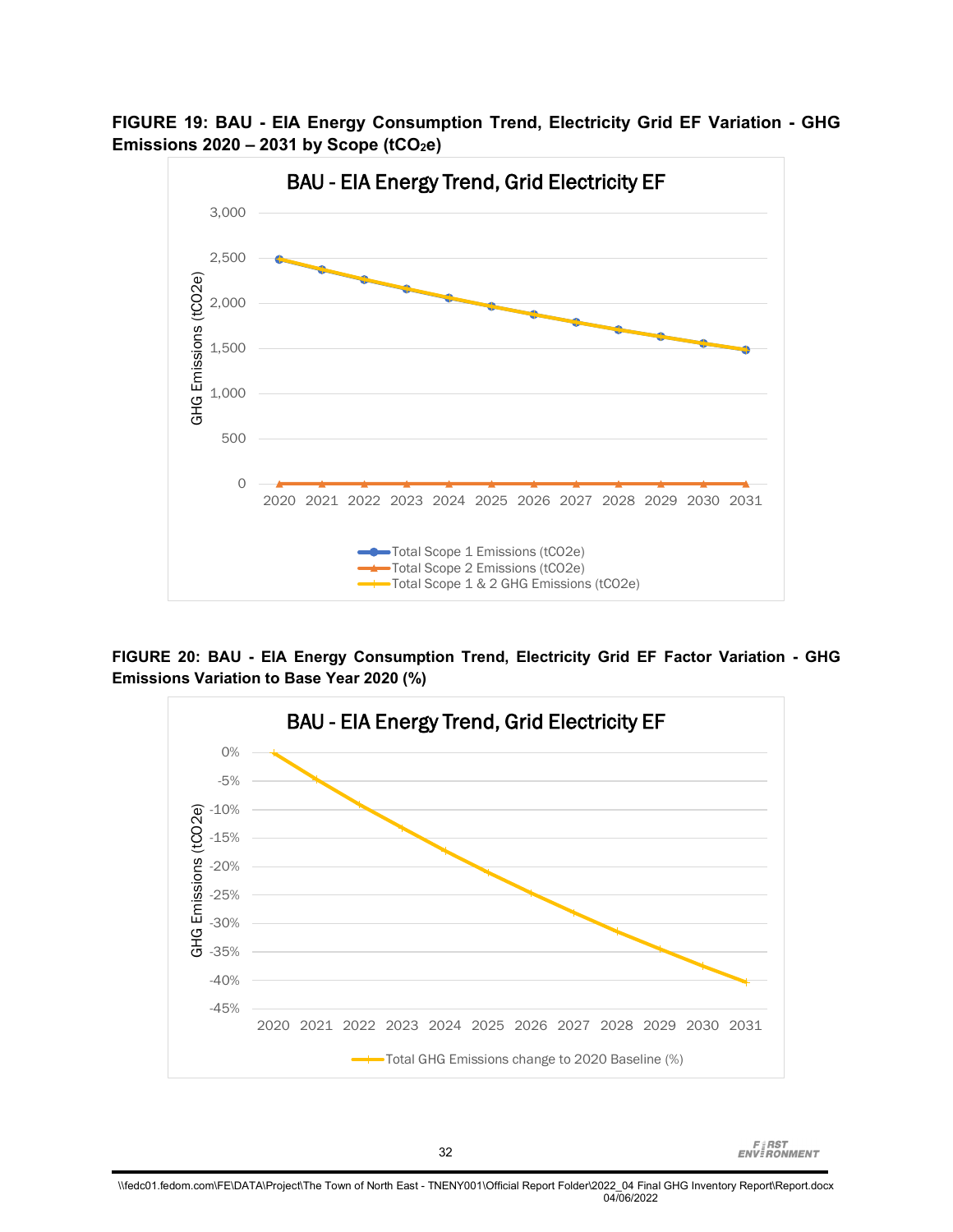Scope 3 was omitted from the analysis due to the relative insignificant impact of employee commuting to the total emissions and the nearly 100 percent reduction from approximately 1 tCO2e to approximately 0 tCO2e (rounded values) in year three of the projections.

The results show that total GHG emissions are expected to be reduced by 40 percent by 2031, as shown by Figure 20. The decrease is almost entirely due to reduction of Scope 1 emissions (stationary and mobile combustion and landfill emissions). These reductions can be attributed to energy consumption trends and natural landfill emissions. There is a minor reduction in Scope 2 emissions (purchased electricity emissions) as well, but the relatively small amount of Scope 2 emissions resulted in a limited impact from the progressive de-carbonization of the NYS grid electricity.

A small amount of Scope 1 emissions reduction is caused by energy consumption trends in stationary and mobile fuel combustion. Instead, the magnitude of reduction in Scope 1 emissions is due to the large amount of landfill emissions and the natural reduction of those emissions. The relatively small amount of Scope 2 emissions caused by purchase electricity shows very little change. For this reason, the Scope 1 emissions tracks the Total GHG Emissions on Figure 19.

After the large reduction in landfill emissions, Figure 18 shows significant reductions in the Fleet Vehicles – Diesel followed by Fleet Vehicles – Gasoline and Buildings – Fuel Oil #2. No reductions are forecasted during the 10-year period for small and large utility vehicles. A very small reduction is shown for Buildings—Electricity, and no reduction is forecasted for Streetlights (which was rounded to zero emissions).

The results presented in this report will be used as a basis for accessing the proposed climate actions presented in the forthcoming joint Town of North East's and Village of Millerton's Climate Action Plan. The projected climate action emission reductions will be used to assess progress to meet the Town's emission reduction targets.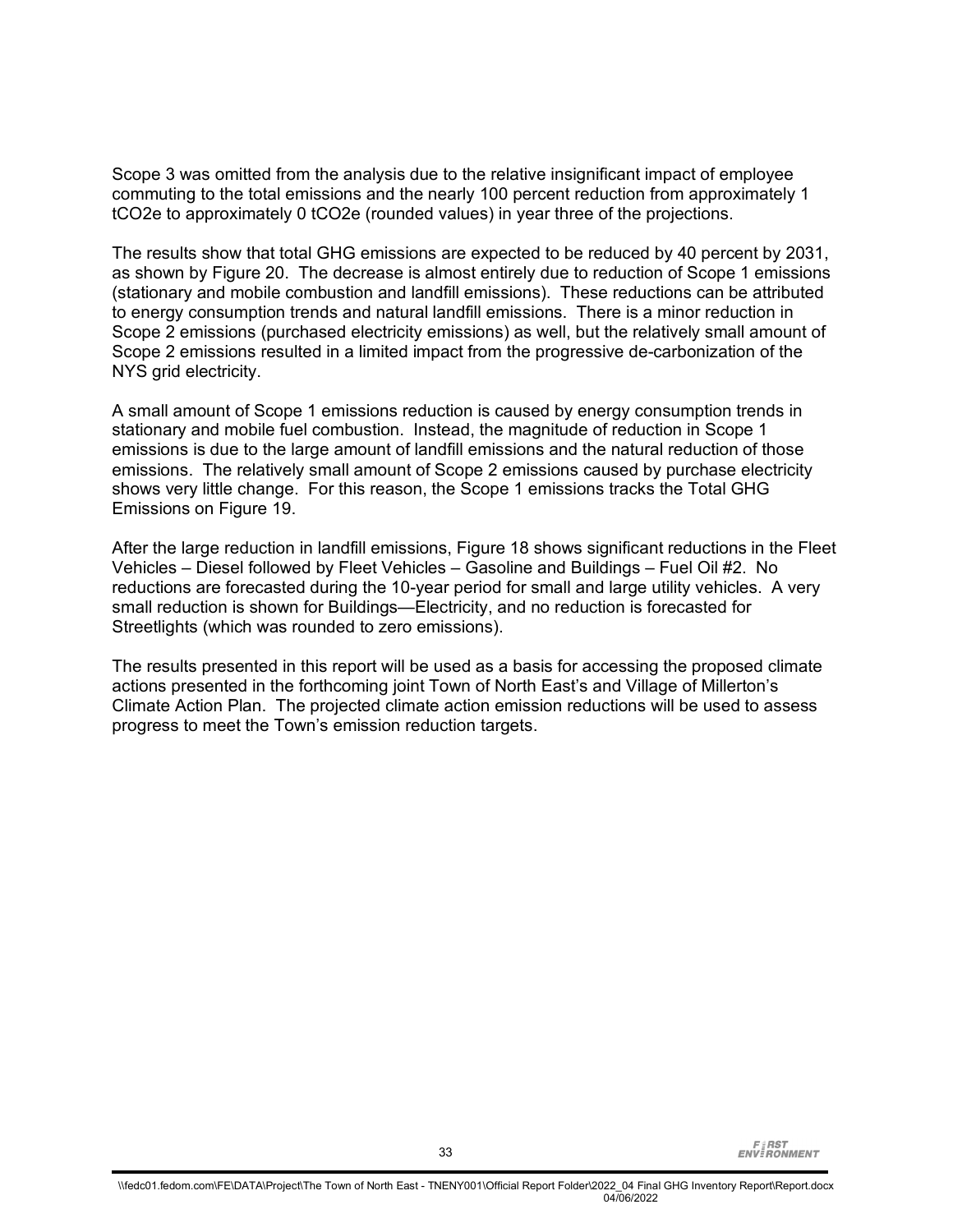# **6. Uncertainty Assessment and Quality Assurance**

With regard to a GHG Inventory, quality refers to the general accuracy and consistency between an organization's actual emissions and quantified emissions. The difference between actual and quantified emissions results from uncertainty and error introduced by activities such as data collection, data management, calculations, and reporting. Inventory quality is impacted as data progresses from individual sources to the final report.

The inventory contains reporting uncertainty resulting from the potential for errors to be introduced in certain activities. Overall uncertainties are as follows:

- Not all data were received from primary sources (i.e., invoices) and backup data were not provided for the information recorded. Thus, errors present in the initial data will be transferred to errors in the emission calculations.
- Default emission factors, though used as a best practice, may present a level of uncertainty from the actual emissions.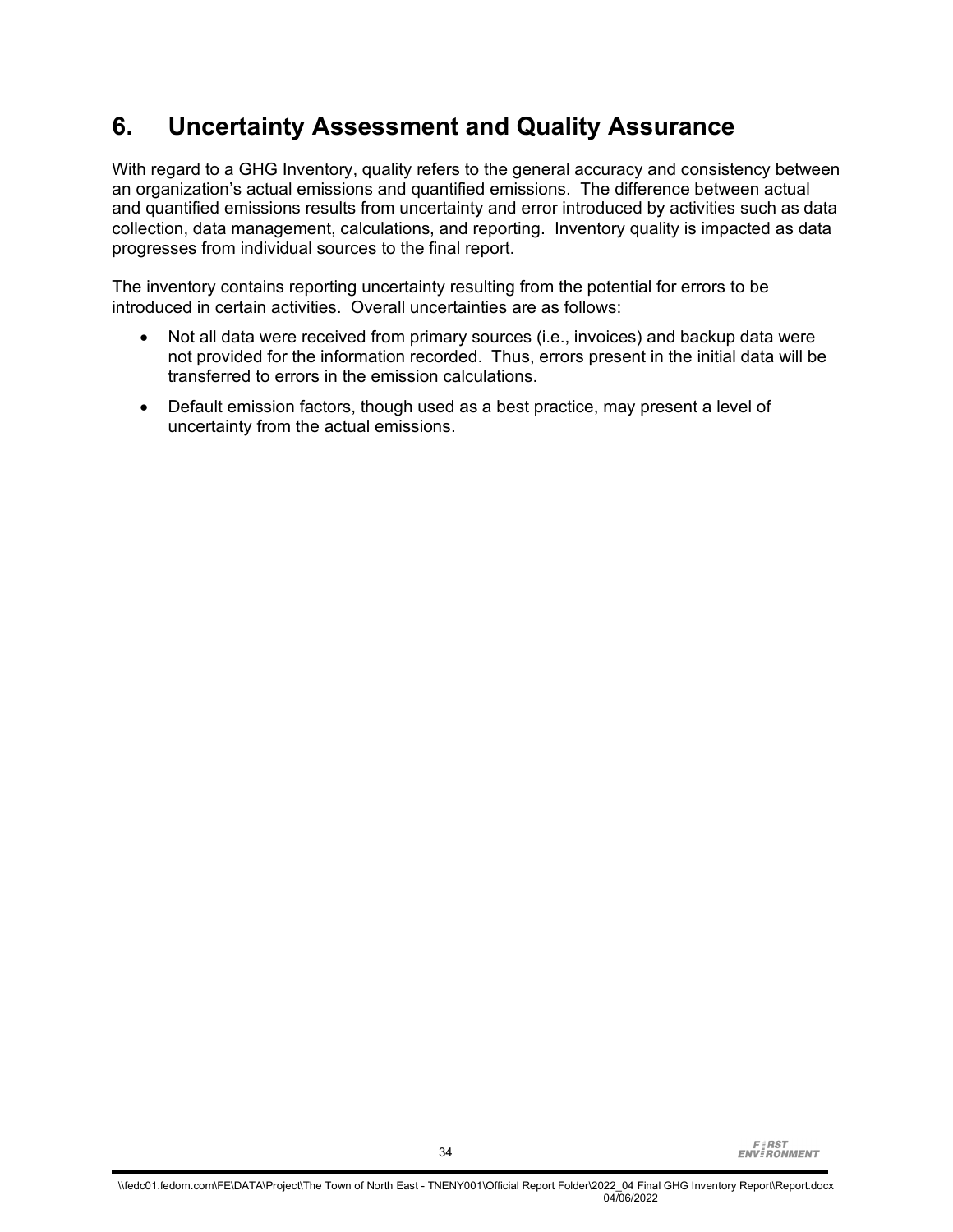# **7. Verification of this Report**

This report, the information it contains, and the data it is based upon have not been verified by an external third party.